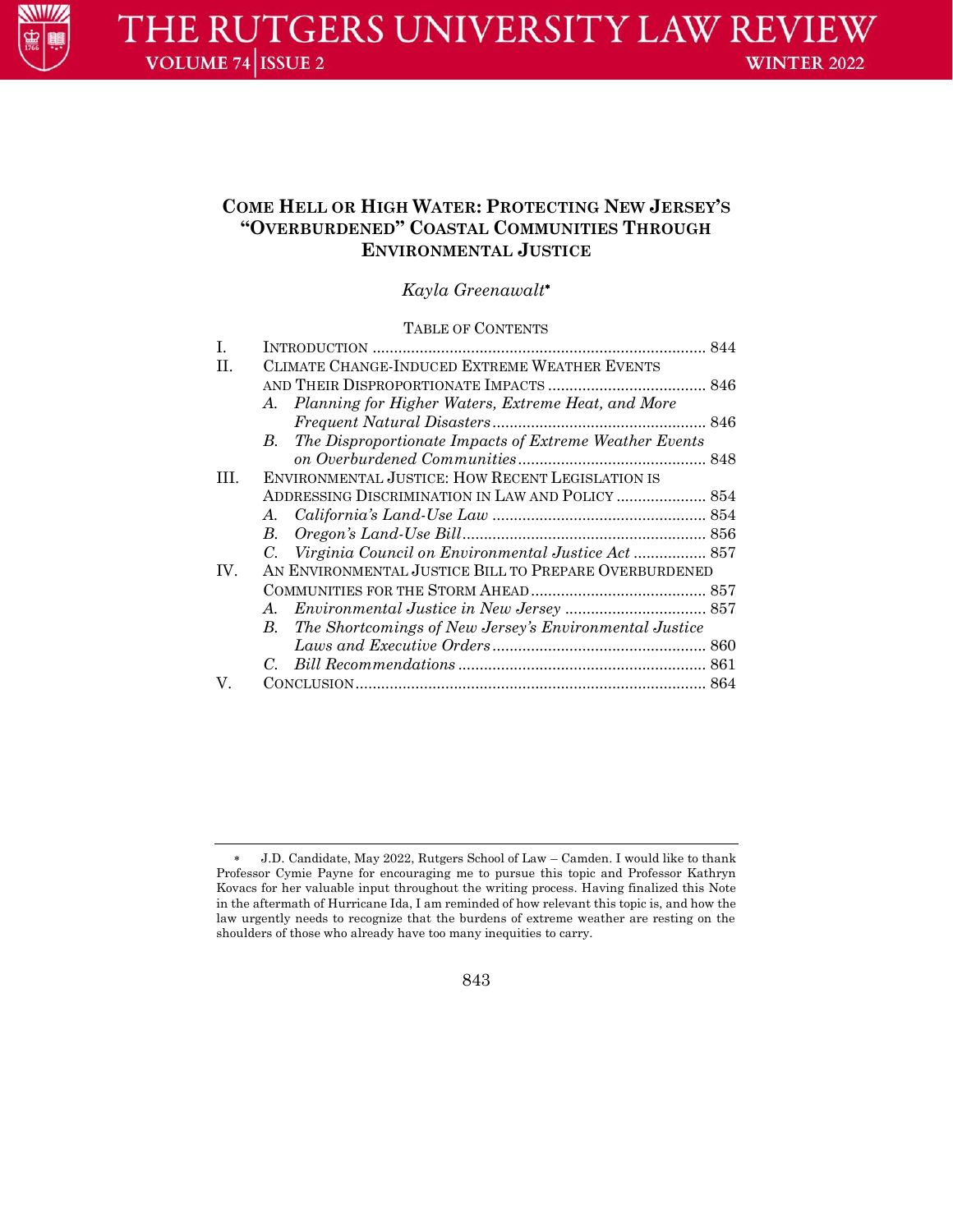#### I. INTRODUCTION

<span id="page-1-0"></span>New Jersey residents and vacationers alike share a fondness for the Jersey Shore.<sup>1</sup> In 2018, New Jersey's coastal counties reported that fortyeight million people visited their beaches. <sup>2</sup> The state's 130-mile coastline serves as the backbone of its tourism industry; beach-related tourism contributes \$19 billion annually to the New Jersey economy and is the state's "third largest employment sector."<sup>3</sup> Accordingly, a majority of the state's wealth and population is concentrated on the coast.<sup>4</sup> The average median home value of owner-occupied housing across New Jersey's nine coastal counties was \$330,544 between 2011 and 2015.<sup>5</sup> This amount was \$151,944 more than the national average.<sup>6</sup> Similarly, rental housing in the state is above the national median.<sup>7</sup> Despite the high cost of living, more than seven million of the state's residents live in coastal communities. <sup>8</sup> Considering New Jersey's economic interest in maintaining the integrity of its coastal homes and beaches, it is hard to imagine a world where you cannot take a trip to the Jersey Shore.

No matter the affinity for New Jersey's coastline held by beachgoers, this loving relationship with the Jersey Shore could end in tragedy.

4. *See* Carboni, *supra* note 3, at 96–97; *see also* OFF. FOR COASTAL MGMT., NAT'L OCEANIC & ATMOSPHERIC ADMIN., STATES: NEW JERSEY (2015), https://coast.noaa.gov/states/new-jersey.html.

<sup>1.</sup> *See generally* TOURISM ECON., THE ECONOMIC IMPACT OF TOURISM IN NEW JERSEY 53 (2016), https://www.visitnj.org/sites/default/files/2016-nj-economic-impact.pdf (demonstrating that tourism sales are typically greater in shore counties).

<sup>2.</sup> Erin Petenko, *How Many Beachgoers Visit the Jersey Shore? We Flew Over It to Find Out*, NJ.COM (Sept. 24, 2019, 2:19 PM), https://www.nj.com/news/g66l-2019/08/ 80df18bd046430/how-many-beachgoers-visit-the-jersey-shore-we-flew-over-it-to-findout.html.

<sup>3.</sup> *See* David M. Carboni, Note, *Rising Tides: Reaching the High-Water Mark of New Jersey*'*s Public Trust Doctrine*, 43 RUTGERS L.J. 95, 96 (2011); Wayne Perry, *Jersey Shore Tourists Spent \$7.4B in Monmouth, Ocean This Past Year*, APP (May 9, 2019, 3:06 PM), https://www.app.com/story/money/business/2019/05/09/jersey-shore-tourists-monmouthocean-2018/1155305001/ (explaining that in 2017 tourists spent almost \$42.8 billion in New Jersey, half of which took place in shore counties).

<sup>5.</sup> *See* Donovan Finn & John Travis Marshall, *Superstorm Sandy at Five: Lessons on Law as Catalyst and Obstacle to Long-Term Recovery Following Catastrophic Disasters*, 48 ENV'T L. REP. 10494, 10497–98 tbl.1 (2018). The following is the median home values of owner-occupied housing in New Jersey's coastal counties between 2011 and 2015: Bergen County, \$441,100; Hudson County, \$335,300; Middlesex County, \$323,300; Monmouth County, \$385,100; Ocean County, \$262,700; Essex County, \$356,600; Union County, \$345,500; Atlantic County, \$225,600; and Cape May County, \$299,700. *Id.*

<sup>6.</sup> *See id.* at 10497.

<sup>7.</sup> *Id.* at 10497–98.

<sup>8.</sup> OFF. FOR COASTAL MGMT., *supra* note 4.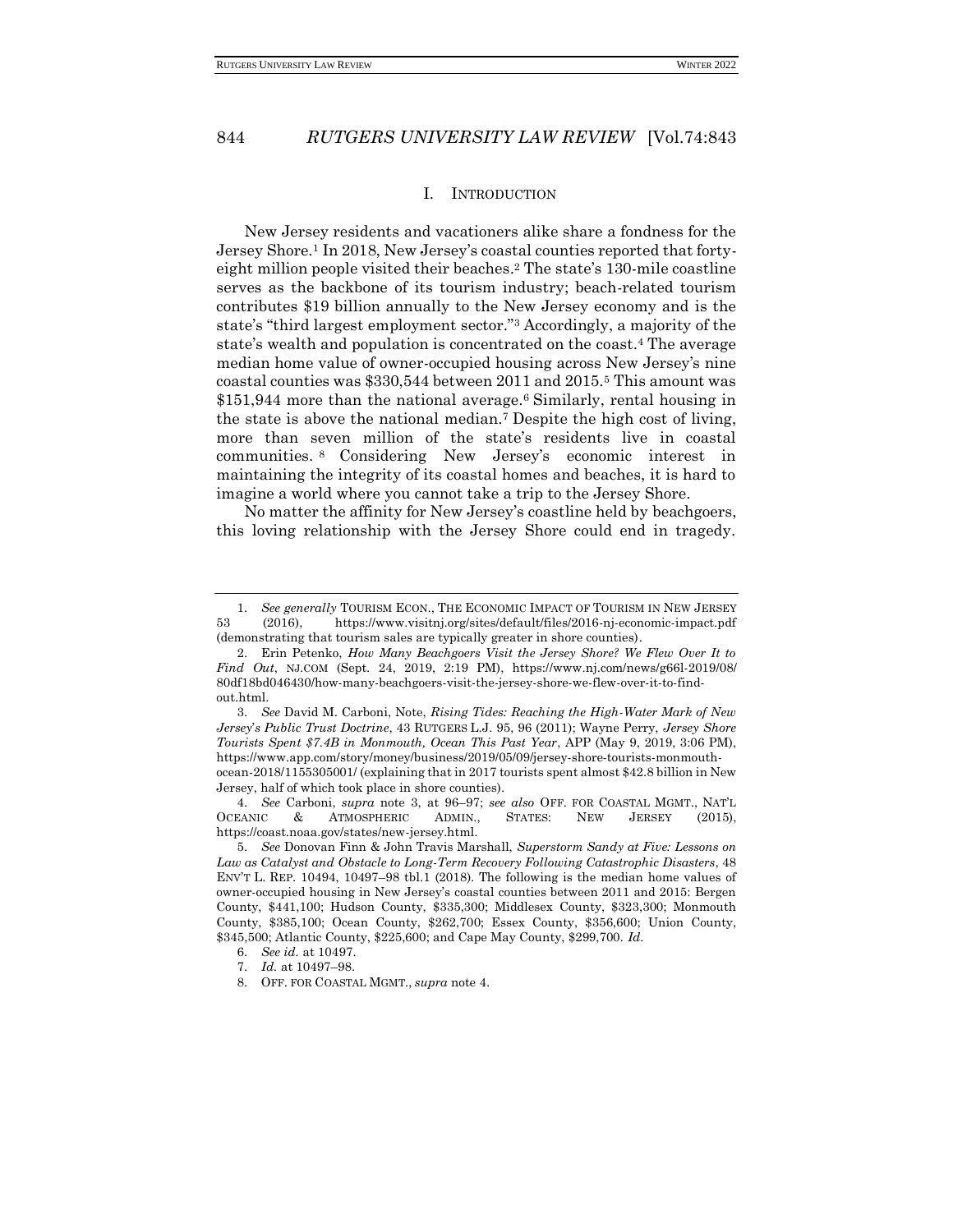Climate change-induced "extreme weather events"<sup>9</sup> threaten to raze New Jersey's beachfront properties and businesses, displace residents, and in the worst scenarios, cause death.<sup>10</sup> There is a population of people that experience this loss at greater magnitudes than other New Jersey residents.<sup>11</sup> New Jersey Congressman, Donald Payne, says it best: "We are having 100-year climate issues every 5 years now, and the vulnerable and underserved often suffer those effects disproportionately."<sup>12</sup> Communities of color and low-income communities are often the last to receive assistance after extreme weather events, and when they do, it is less than wealthier, whiter neighborhoods.<sup>13</sup>

With the help of the environmental justice movement,<sup>14</sup> recent legislation acknowledges the disproportionate impacts of environmental harm faced by minority and low-income communities. In 2020, New Jersey passed the country's strongest environmental justice law, 15 recognizing that the state's "low-income communities and communities of color have been subject to a disproportionately high number of environmental and public health stressors, including pollution from numerous industrial, commercial, and governmental facilities located in those communities."<sup>16</sup> This law aims "to limit the future placement and expansion of such facilities in overburdened communities."<sup>17</sup> The term of

11. *See Protecting Every Citizen: Assessing Emergency Preparedness for Underserved Populations: Field Hearing Before the Subcomm. on Emergency Preparedness, Response, & Recovery of the Comm. on Homeland Sec.*, 116th Cong. 49 (2019) (statement of Rep. Donald Payne Jr.) [hereinafter *Protecting Every Citizen*].

14. *See* Andrea Giampetro-Meyer & Nancy Kubasek, *Harvey: Environmental Justice and Law*, 31 FORDHAM ENV'T L. REV. 37, 43 (2020).

<sup>9.</sup> For the purposes of this Note, "extreme weather events" are defined as "unexpected, unusual, unpredictable severe or unseasonal weather" including heat waves, tornadoes, hurricanes, droughts, and floods. *Extreme Weather Events*, FLA. STATE UNIV. CTR. FOR OCEAN-ATMOSPHERIC PREDICTION STUD., https://www.coaps.fsu.edu/our-expertise/ extreme-weather-events (last visited Feb. 16, 2022).

<sup>10.</sup> *See* Finn & Marshall, *supra* note 5, at 10496. At its worst, extreme weather manifests as storms similar or stronger in magnitude than Superstorm Sandy, which caused 162 deaths, "destroyed thousands of homes and damaged thousands more," and left 8.5 million people without electricity. *Id.*

<sup>12.</sup> *Id.*

<sup>13.</sup> *See, e.g.*, Hannah Perls, Note, *U.S. Disaster Displacement in the Era of Climate Change: Discrimination & Consultation Under the Stafford Act*, 44 HARV. ENV'T L. REV. 511, 538–39 (2020) ("Hurricane Katrina exposed major inequities in the federal government's disaster response, including disproportionate access to evacuation routes, housing, and shelters for racial and ethnic minorities.").

<sup>15.</sup> *Making the Case for Why New Jersey Needs This Landmark Environmental Justice Law*, NJ SPOTLIGHT NEWS (Nov. 23, 2020), https://www.njspotlightnews.org/2020/11/whynew-jersey-needs-this-landmark-environmental-justice-law/.

<sup>16.</sup> N.J. STAT. ANN. § 13:1D-157 (West 2020).

<sup>17.</sup> *Id.*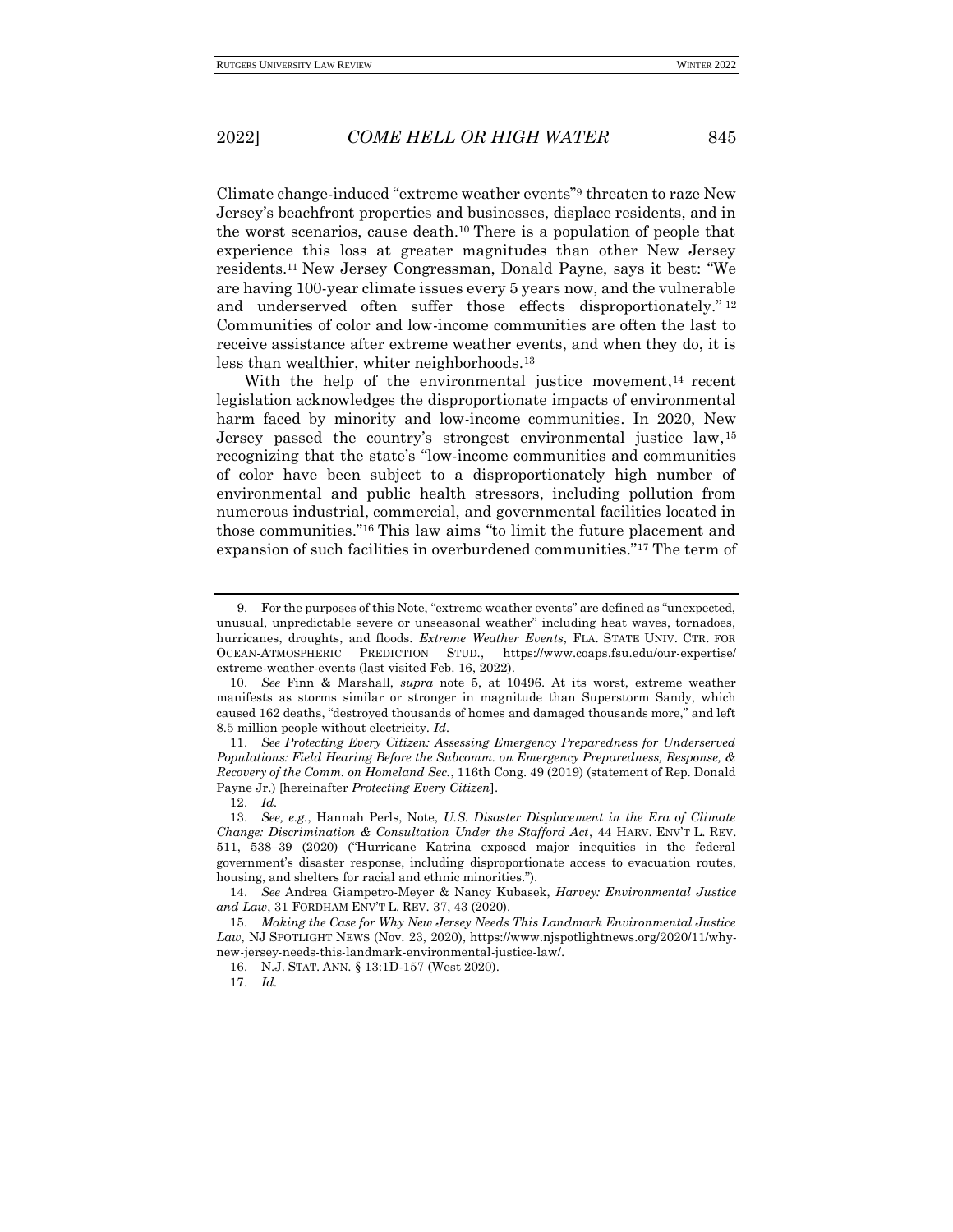art, "overburdened community," is defined as a community where at least 35 percent of households are low-income, at least 40 percent of residents are minorities, or at least 40 percent of "households have limited English proficiency."<sup>18</sup> However, neither this law nor the environmental justice laws and legislation in other states address overburdened communities' vulnerability to climate change-induced extreme weather events. If law and policy does not evolve with climate, these communities will continue to be caught in a cycle of recovering from "the storm," never given enough time or resources to prepare for the next one they must weather.

This Note analyzes the disproportionate impacts experienced by New Jersey's overburdened coastal communities after extreme weather events and how environmental justice legislation can build climate resilient communities. Part II addresses the increasing frequency of extreme weather events in New Jersey and their disproportionate impacts on overburdened communities. Next, Part III highlights recent environmental justice legislation in states with vulnerable coastal communities. Finally, Part IV of this Note calls for environmental justice legislation that addresses the ongoing climate crisis's disproportionate impact on New Jersey's overburdened coastal communities.

## <span id="page-3-0"></span>II. CLIMATE CHANGE-INDUCED EXTREME WEATHER EVENTS AND THEIR DISPROPORTIONATE IMPACTS

## <span id="page-3-1"></span>*A. Planning for Higher Waters, Extreme Heat, and More Frequent Natural Disasters*

Research indicates that climate change plays a major role in the "frequency and intensity" of extreme weather events.<sup>19</sup> A United Nations report found that between 2000 and 2019, there were 7,348 natural disasters worldwide. <sup>20</sup> This is almost double the number of natural

<sup>18.</sup> N.J. STAT. ANN. § 13:1D-158 (West 2020). This Note sometimes uses the phrase "overburdened community" interchangeably with "communities of color and low-income communities," since both communities of color and low-income communities fall under New Jersey's definition of an overburdened community. *Id.*

<sup>19.</sup> *See* NAT'L LOW INCOME HOUS. COAL., LONG TERM RECOVERY OF RENTAL HOUSING: A CASE STUDY OF HIGHLY IMPACTED COMMUNITIES IN NEW JERSEY AFTER SUPERSTORM SANDY 3 (2019); *Extreme Weather Events Have Increased Significantly in the Last 20 Years*, YALE ENV'T 360 (Oct. 13, 2020), https://e360.yale.edu/digest/extreme-weather-events-haveincreased-significantly-in-the-last-20-years [hereinafter *Extreme Weather Events*].

<sup>20.</sup> CTR. FOR RSCH. ON THE EPIDEMIOLOGY OF DISASTERS & U.N. OFF. FOR DISASTER RISK REDUCTION, HUMAN COST OF DISASTERS: AN OVERVIEW OF THE LAST 20 YEARS 9 (2000- 2019), https://www.undrr.org/publication/human-cost-disasters-overview-last-20-years-2000-2019 [hereinafter U.N. REPORT].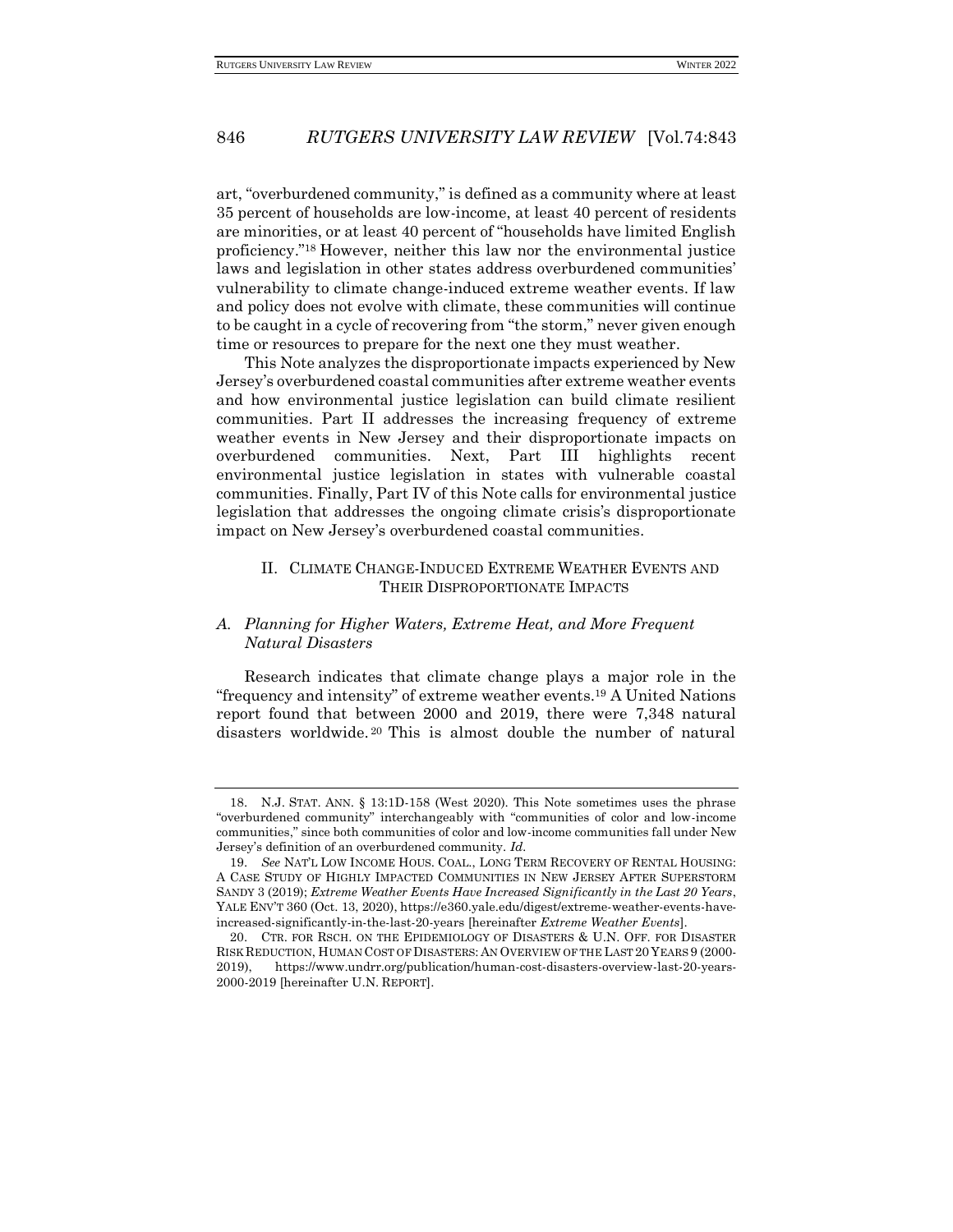disasters recorded between 1980–1999.<sup>21</sup> In the last twenty years, flood occurrence increased two-fold and the number of severe storms increased by forty percent.<sup>22</sup> The frequency of droughts, wildfires, and heatwaves have similarly increased.<sup>23</sup> Most notably, the report indicates that global temperature increase is responsible for the increased frequency of extreme weather events.<sup>24</sup>

Climate modeling predictions indicate that extreme weather events in New Jersey will most likely come in the form of floods and extreme heat.<sup>25</sup> The 2007 Intergovernmental Panel on Climate Change suggested that sea-level could rise twelve inches by 2050.<sup>26</sup> Higher waters can lead to coastal flooding, especially in conjunction with tropical storms. 27 Higher temperatures also threaten the state;<sup>28</sup> "New Jersey is warming faster than" other areas in the Northeast. <sup>29</sup> The annual average temperature has been steadily increasing since the 1970s.<sup>30</sup> Increased temperature will lead to more intense heat waves, especially in densely populated areas.<sup>31</sup>

While climate data cannot yet predict whether hurricanes will occur more frequently in New Jersey, there is evidence that warming ocean waters, one ingredient to hurricane formation, increased the intensity of recent hurricanes. <sup>32</sup> More alarmingly, hurricanes are increasingly combining with other extreme weather events, "overlapping and influencing another in ways that are testing our resilience to the limit."<sup>33</sup>

27. *See id.* at 3–4.

29. N.J. DEP'T OF ENV'T PROT., 2020 NEW JERSEY SCIENTIFIC REPORT ON CLIMATE CHANGE 32 (2020) [hereinafter N.J. 2020 CLIMATE REPORT].

33. *Extreme Weather Events*, *supra* note 19 (quoting Mami Mizutori, the UN Secretary-General's Special Representative for Disaster Risk Reduction).

<sup>21.</sup> *See id.* at 6 fig.1.

<sup>22.</sup> *See id.* at 7 fig.2.

<sup>23.</sup> *Id.* at 7.

<sup>24.</sup> *Id.*

<sup>25.</sup> *See* SUSTAINABLE JERSEY CLIMATE CHANGE ADAPTATION TASK FORCE, NEW JERSEY CLIMATE CHANGE TRENDS AND PROJECTIONS SUMMARY 4–5 (2011), https:// www.sustainablejersey.com/fileadmin/media/Media\_\_\_Publications/Publications/2011-09- 26\_SJ\_CATF\_CC\_Impacts\_Summary\_final.pdf [hereinafter N.J. CLIMATE TRENDS REPORT].

<sup>26.</sup> *Id.* at 6.

<sup>28.</sup> *See id.* at 4.

<sup>30.</sup> *Id.* at 32, 32 fig.4.2.

<sup>31.</sup> *See id.* at 30.

<sup>32.</sup> N.J. CLIMATE TRENDS REPORT, *supra* note 25, at 3–4 (stating that climate modelling cannot yet predict hurricanes because "there is a high degree of variability in the frequency and intensity of . . . hurricanes and their associated storm surges from year to year, they need to be tracked over long time scales before a statistically significant trend can be documented"); *How Do Hurricanes Form?*, NAT'L OCEANIC & ATMOSPHERIC ADMIN., https:/ /oceanservice.noaa.gov/facts/how-hurricanes-form.html (last updated May 13, 2021).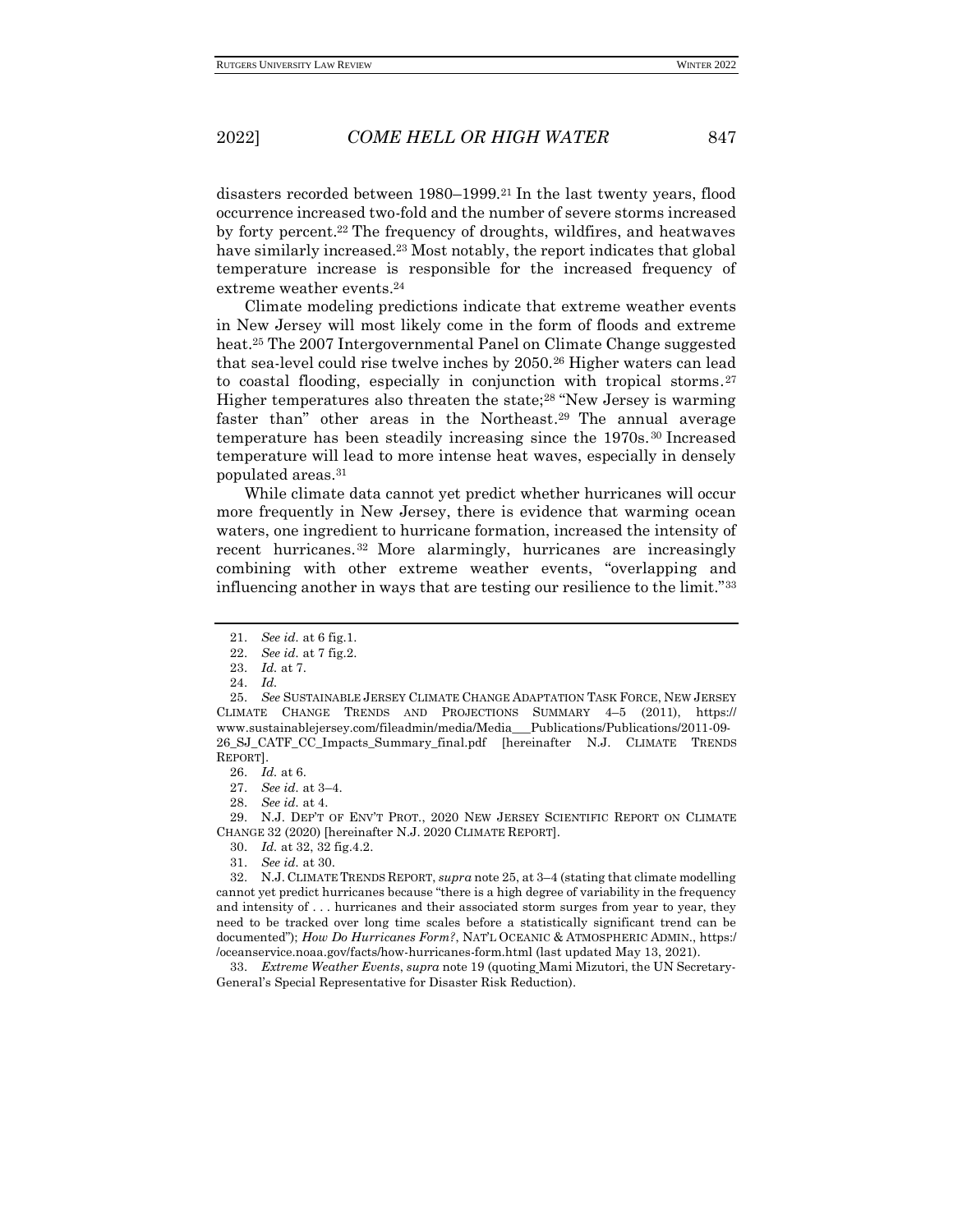This was the case in October 2012, when a hurricane and a cold front combined over the Atlantic Ocean and swept across New Jersey, creating a "raging freak of nature."<sup>34</sup> This infamous disaster became known as Superstorm Sandy.<sup>35</sup>

## <span id="page-5-0"></span>*B. The Disproportionate Impacts of Extreme Weather Events on Overburdened Communities*

In addition to causing billions of dollars in economic losses, Superstorm Sandy exacerbated crises throughout the state including "poverty, lack of affordable housing, . . . and unequal access to resources."<sup>36</sup> Feeling the brunt of this burden were the minority and lowincome renters living in structurally unsound housing in less desirable, risk-prone areas. <sup>37</sup> In a 2014 Senate hearing, former New Jersey Governor, Chris Christie, was criticized for his administration's mismanagement of federal disaster aid. <sup>38</sup> The hearing revealed that thousands who applied for assistance were denied aid even though they were fully qualified.<sup>39</sup> Further, these actions "shortchanged poor and minority victims." <sup>40</sup> African Americans applying for disaster relief assistance "were rejected at 2.5 times the rate of" white applicants. <sup>41</sup> Latino applicants faced a rejection rate 1.5 times that of non-Latino white applicants.<sup>42</sup> With the knowledge that "another Sandy" could devastate the Jersey Shore, identifying the reasons "minority and low-income communities" are particularly vulnerable to extreme weather is crucial to these communities' climate resilience.<sup>43</sup>

Many of overburdened communities' vulnerabilities to the impacts of extreme weather are the product of systemic discrimination. <sup>44</sup> A

<sup>34.</sup> Sarah Gibbens, *Hurricane Sandy, Explained*, NAT'L GEOGRAPHIC (Feb. 11, 2019), https://www.nationalgeographic.com/environment/natural-disasters/reference/hurricanesandy/.

<sup>35.</sup> *Id.*

<sup>36.</sup> ERIN BERGREN ET AL., A TALE OF TWO SANDYS 2 (2013).

<sup>37.</sup> *See* NAT'L LOW INCOME HOUS. COAL., *supra* note 19, at 3–4.

<sup>38.</sup> Editorial, *Hurricane Sandy and New Jersey*'*s Poor*, N.Y. TIMES (Mar. 19, 2014), https://www.nytimes.com/2014/03/20/opinion/hurricane-sandy-and-new-jerseys-poor.html. [hereinafter *Hurricane Sandy and New Jersey*'*s Poor*].

<sup>39.</sup> *See id.*

<sup>40.</sup> *Id.*

<sup>41.</sup> *Id.*

<sup>42.</sup> *Id.*

<sup>43.</sup> *See* N.J. Exec. Order No. 89 (Oct. 29, 2019), https://nj.gov/infobank/eo/056murphy/ pdf/EO-89.pdf.

<sup>44.</sup> *See* Sue Sturgis, *Recent Disasters Reveal Racial Discrimination in FEMA Aid Process*, FACING S. (Sept. 24, 2018), https://www.facingsouth.org/2018/09/recent-disastersreveal-racial-discrimination-fema-aid-process.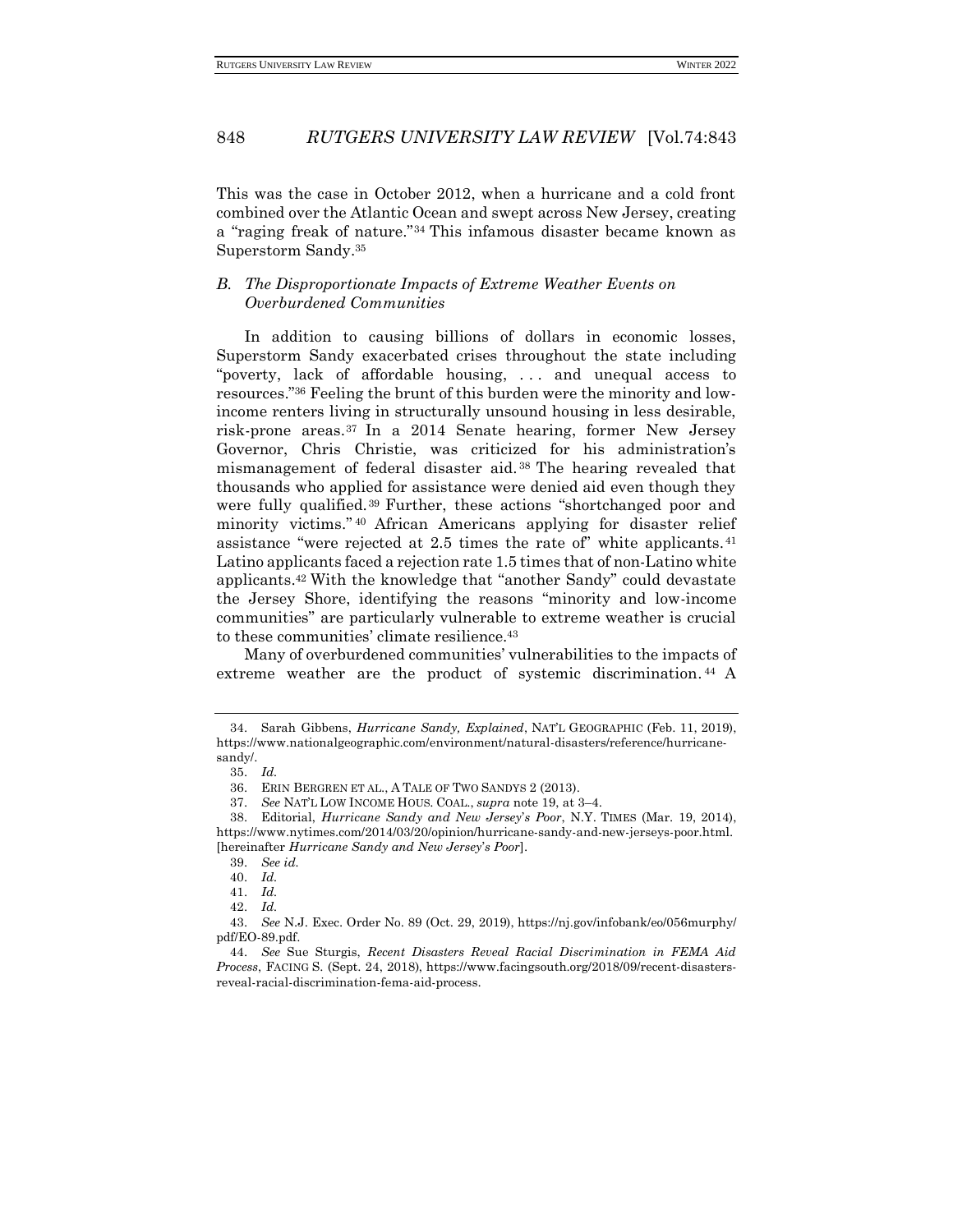discussion of these vulnerabilities cannot begin without addressing how New Jersey's minority and low-income populations became "communities" in the first place: redlining.<sup>45</sup> Beginning in the 1930s, federal housing officials mapped where banks should award loans for homeownership, denying loans to applicants of color and immigrants.<sup>46</sup> As a result, those denied home loans in desirable areas of cities congregated in "urban slums" where "predatory home-sales agents" sold installment contracts.<sup>47</sup> Unable to keep up with the inflated monthly payments necessary to maintain ownership, households began to combine under the same roof in order to tackle these payments.<sup>48</sup> This overcrowding led to "white flight" in the period after World War II, leaving behind the mixed-race neighborhoods that are commonly associated with the redlining era.<sup>49</sup>

In New Jersey, more than eighty percent of the African American population in Hudson County, Atlantic City, and Essex County, was redlined in the 1940s.<sup>50</sup> Newark's Ironbound neighborhood is an example of a neighborhood experiencing the long-term impacts of redlining.<sup>51</sup> Not only is Newark plagued by hazardous waste sites—with the Ironbound district containing the remains of what "was once the largest Agent Orange producer in the United States"52—but it is also categorized as a "heat island."<sup>53</sup> Urban heat island effect is the result of a high ratio of hardscape, such as asphalt roadways, to vegetation.<sup>54</sup> Dark surfaces and "reduced air flow between tall buildings" combine to trap and absorb heat throughout the day, leaving urban areas up to ten degrees hotter than nearby neighborhoods with more vegetation.<sup>55</sup> Evidence indicates that

<sup>45.</sup> *See generally* Parisa Ijadi-Maghsoodi, *Redlining of Our Era: Land-Use Voter Initiatives*, CLEARINGHOUSE REV., Nov. 2018 (providing the historical background of redlining).

<sup>46.</sup> *Id.* at 2; Michael Sol Warren & Charles Wohlforth, *Climate Change and Concrete Turn Up Heat on Vulnerable Communities in New Jersey's Cities*, CLIMATE CENT. (Sept. 29, 2020), https://www.climatecentral.org/news/climate-change-and-concrete-turn-up-heat-onvulnerable-communities-in-new-jerseys-cities.

<sup>47.</sup> Ijadi-Maghsoodi, *supra* note 45, at 2–3.

<sup>48.</sup> *Id.* at 3.

<sup>49.</sup> *See* Jacob Krimmel, Persistence of Prejudice: Estimating the Long Term Effects of Redlining 1, 54 (Nov. 10, 2020) (unpublished manuscript) (available at https://osf.io/ preprints/socarxiv/jdmq9/).

<sup>50.</sup> *See id.* at 38 tbl.9.2.1.

<sup>51.</sup> *See* Warren & Wohlforth, *supra* note 46.

<sup>52.</sup> Tirza S. Wahrman, *Agent Orange in Newark: Time for a New Beginning*, 29 SETON HALL L. REV. 89, 89 (1998).

<sup>53.</sup> Warren & Wohlforth, *supra* note 46.

<sup>54.</sup> Ann E. Carlson, *Heat Waves, Global Warming, and Mitigation*, 26 UCLA J. ENV'T L. & POL'Y 169, 213 (2008).

<sup>55.</sup> *See id.*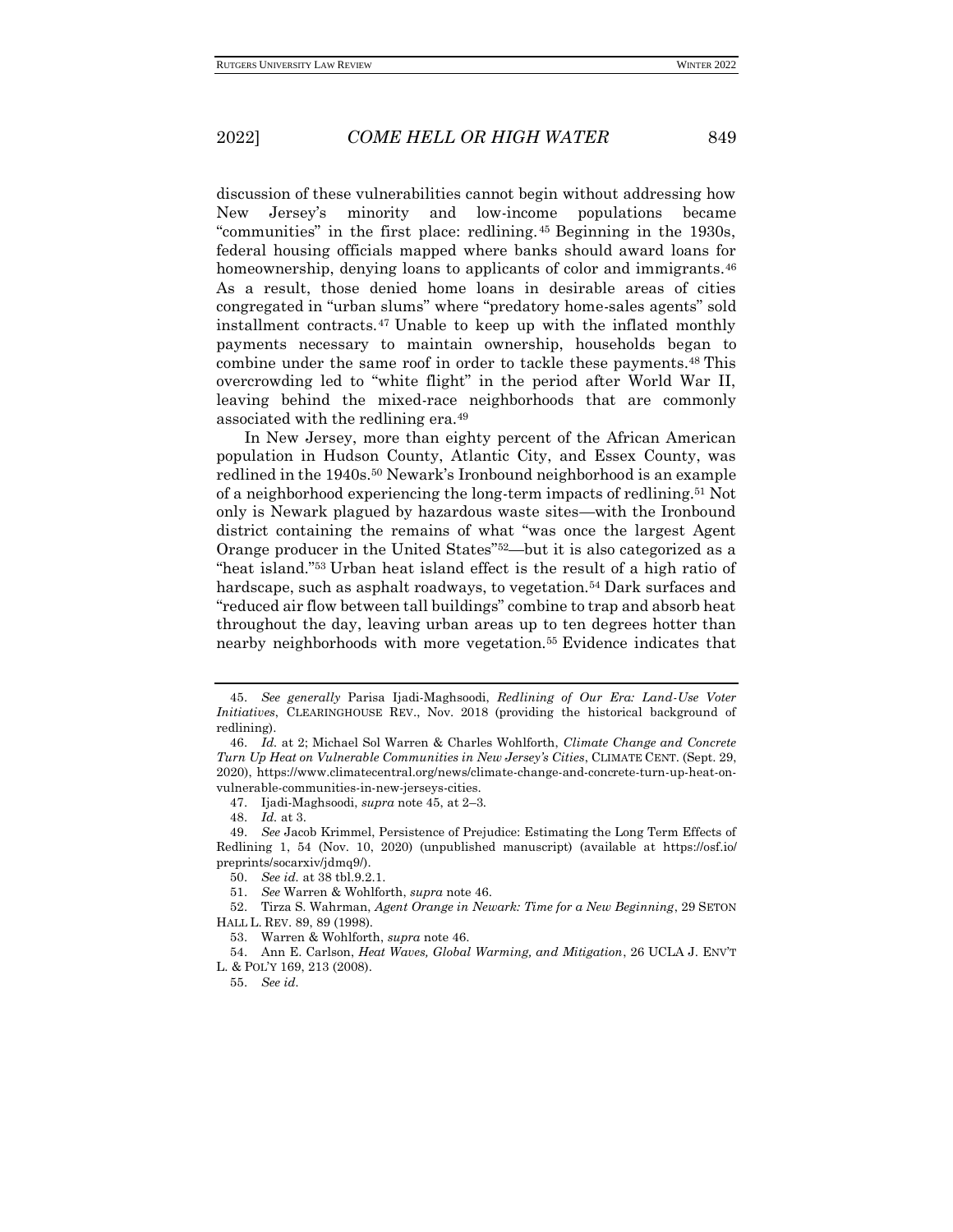neighborhoods redlined before the turn of the twenty-first century are "an average of almost four degrees hotter . . . and in some cases 17 degrees hotter" than other neighborhoods in the same city. <sup>56</sup> Although the Community Reinvestment Act outlawed redlining in 1977, the modern versions of these neighborhoods remain undesirable.<sup>57</sup> Without attracting investors to improve the structural integrity of existing homes or beginning new home construction in these neighborhoods, home values remain low, essentially attracting only those that cannot afford to live elsewhere.<sup>58</sup>

Providing affordable, structurally sound housing is challenging even without the presence of redlining and is perhaps the most easily identifiable vulnerability that overburdened communities face in regard to extreme weather. Most minority and low-income households in New Jersey are renters in risk-prone communities.<sup>59</sup> To illustrate, of New Jersey's Latino and African American populations impacted by Superstorm Sandy, two-thirds were renters.<sup>60</sup> Rental occupants have little incentive to invest in protective measures for properties they do not own.<sup>61</sup> Most lack the resources to do so because they typically have lower income and less savings than homeowners. <sup>62</sup> This lack of resources extends to access to social networks and "political clout" to plan and recover from extreme weather events. <sup>63</sup> Further, because renters are more likely to be displaced after disasters, their voices are not heard at the public meetings held shortly after these events.<sup>64</sup>

In addition to living in risk-prone housing, another reason some overburdened communities are disproportionately impacted by extreme weather events is due to disaster relief discrimination. Disaster assistance is delivered through a coordination of state, local, and federal efforts. <sup>65</sup> After an extreme weather event, minority and low-income households may not know where to turn in the "confusing maze" of programs offered to them. <sup>66</sup> Knowledge gaps about disaster relief programs is one contributing factor to why some people do not receive

<sup>56.</sup> Warren & Wohlforth, *supra* note 46.

<sup>57.</sup> See Krimmel, *supra* note 49, at 25–27.

<sup>58.</sup> *See* NAT'L LOW INCOME HOUS. COAL., *supra* note 19, at 5.

<sup>59.</sup> *Id.* at 3.

<sup>60.</sup> *Hurricane Sandy and New Jersey*'*s Poor*, *supra* note 38.

<sup>61.</sup> NAT'L LOW INCOME HOUS. COAL., *supra* note 19, at 5.

<sup>62.</sup> *Id.* at 3.

<sup>63.</sup> *Id.*; *see also* John Fialka, *When Storms Hit Cities, Poor Areas Suffer Most*, SCI. AM. (Apr. 1, 2019), https://www.scientificamerican.com/article/when-storms-hit-cities-poor-

areas-suffer-most/.

<sup>64.</sup> NAT'L LOW INCOME HOUS. COAL., *supra* note 19, at 6.

<sup>65.</sup> *See Protecting Every Citizen*, *supra* note 11, at 1.

<sup>66.</sup> *Id.* at 2.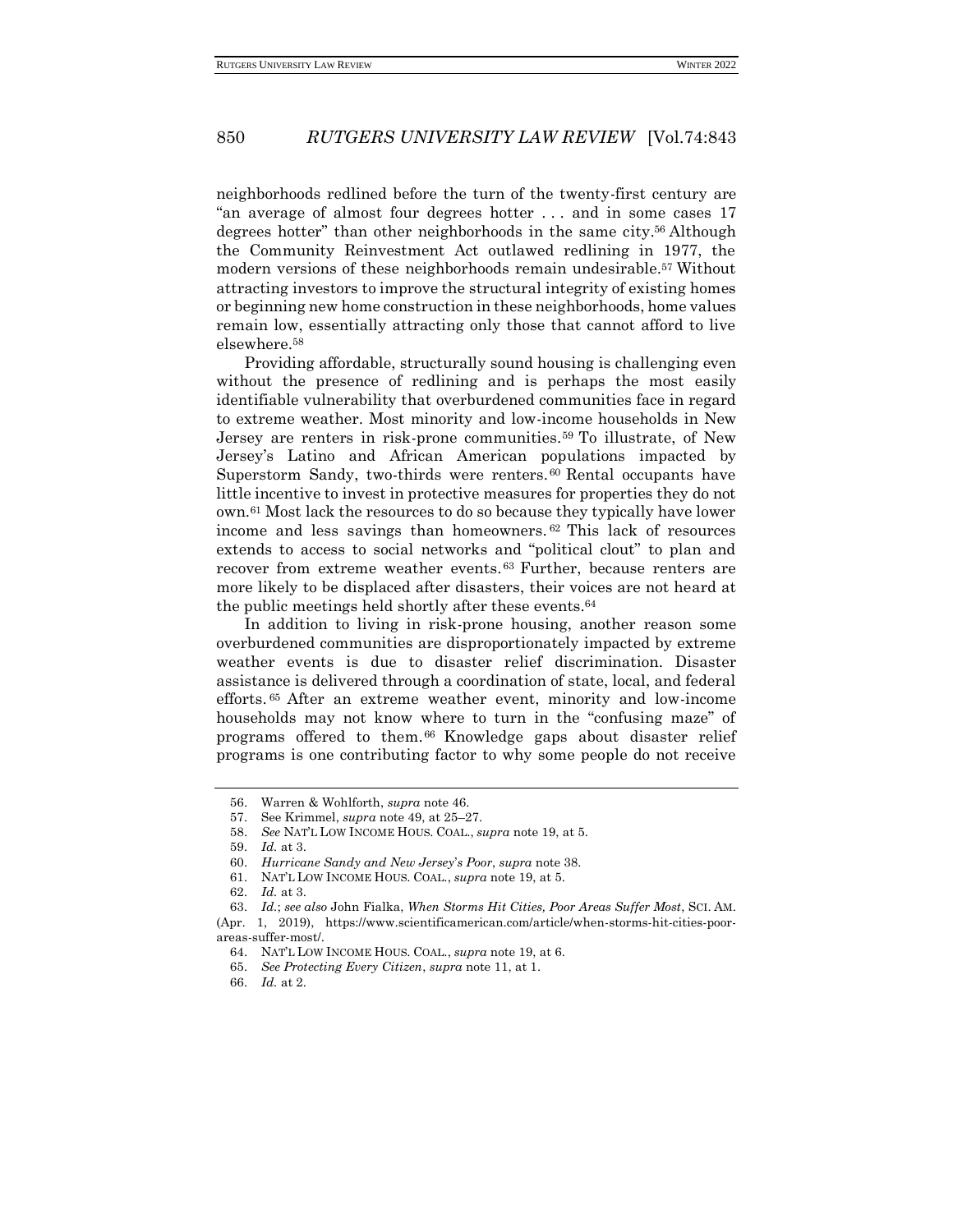aid.<sup>67</sup> In other instances, it may be too difficult or cumbersome to apply for assistance.<sup>68</sup> Because minority and low-income communities are more likely to be displaced, they might not have internet access to apply for Federal Emergency Management Agency ("FEMA") aid or have the resources to point them in the right direction.<sup>69</sup>

Even when minority and low-income persons are able to apply for disaster relief aid, whether they rent or own their home has a significant impact on the amount and types of relief they are awarded. <sup>70</sup> Rental housing recovers at a slower pace than owner-occupied homes.<sup>71</sup> For minority and low-income households renting their homes, likelihood of displacement is high because public subsidies are not available for rental housing. <sup>72</sup> Faced with the decision to repair or relinquish their investment, most investment property owners will choose to sell stormdamaged homes.<sup>73</sup> Owners that choose to repair the property may shift these costs onto tenants by raising rent.<sup>74</sup> In turn, the affordable housing stock diminishes, and displaced tenants may move to nearby floodplains or more socially vulnerable neighborhoods where rent is lower.<sup>75</sup>

For homeowners in communities where property values are lower, their homes are more likely to be targeted for relocation or elevation by government buyout programs.<sup>76</sup> Most buyout scenarios play out in the following chain of events: After an extreme weather event, a home assessor evaluates a property to determine if the home was "substantially damaged."<sup>77</sup> If damage to the home is more than fifty percent of its value, the home is classified as "substantially damaged" and must be relocated, elevated, or demolished. <sup>78</sup> If the homeowner qualifies for the FEMAmanaged National Flood Insurance Program and has a substantially

<sup>67.</sup> *See* STEPHANIE HOOPES HALPIN, RUTGERS SCHOOL OF PUBLIC AFFAIRS AND ADMINISTRATION-NEWARK, THE IMPACT OF SUPERSTORM SANDY ON NEW JERSEY TOWNS AND HOUSEHOLDS 6 (2013).

<sup>68.</sup> *See id.* at 21, 36.

<sup>69.</sup> *See id.* at 10, 21 n.7, 49.

<sup>70.</sup> NAT'L LOW INCOME HOUS. COAL., *supra* note 19, at 3, 5–6.

<sup>71.</sup> *Id.* at 3.

<sup>72.</sup> *Id.* at 3, 5.

<sup>73.</sup> *Id.* at 10.

<sup>74.</sup> *See id.* at 5.

<sup>75.</sup> A.R. Siders, *Government-Funded Buyouts After Disasters Are Slow and Inequitable—Here*'*s How that Could Change*, CONVERSATION (Oct. 19, 2018, 6:35 AM), **Error! Hyperlink reference not valid.**https://theconversation.com/government-fundedbuyouts-after-disasters-are-slow-and-inequitable-heres-how-that-could-change-103817.

<sup>76.</sup> *Id.*

<sup>77.</sup> *See* Press Release, FEMA, Fact Sheet: "Substantial Damage"*—*What Does It Mean? (Dec. 2, 2019) (available at https://www.fema.gov/press-release/20210318/fact-sheetsubstantial-damage-what-does-it-mean).

<sup>78.</sup> Siders, *supra* note 75.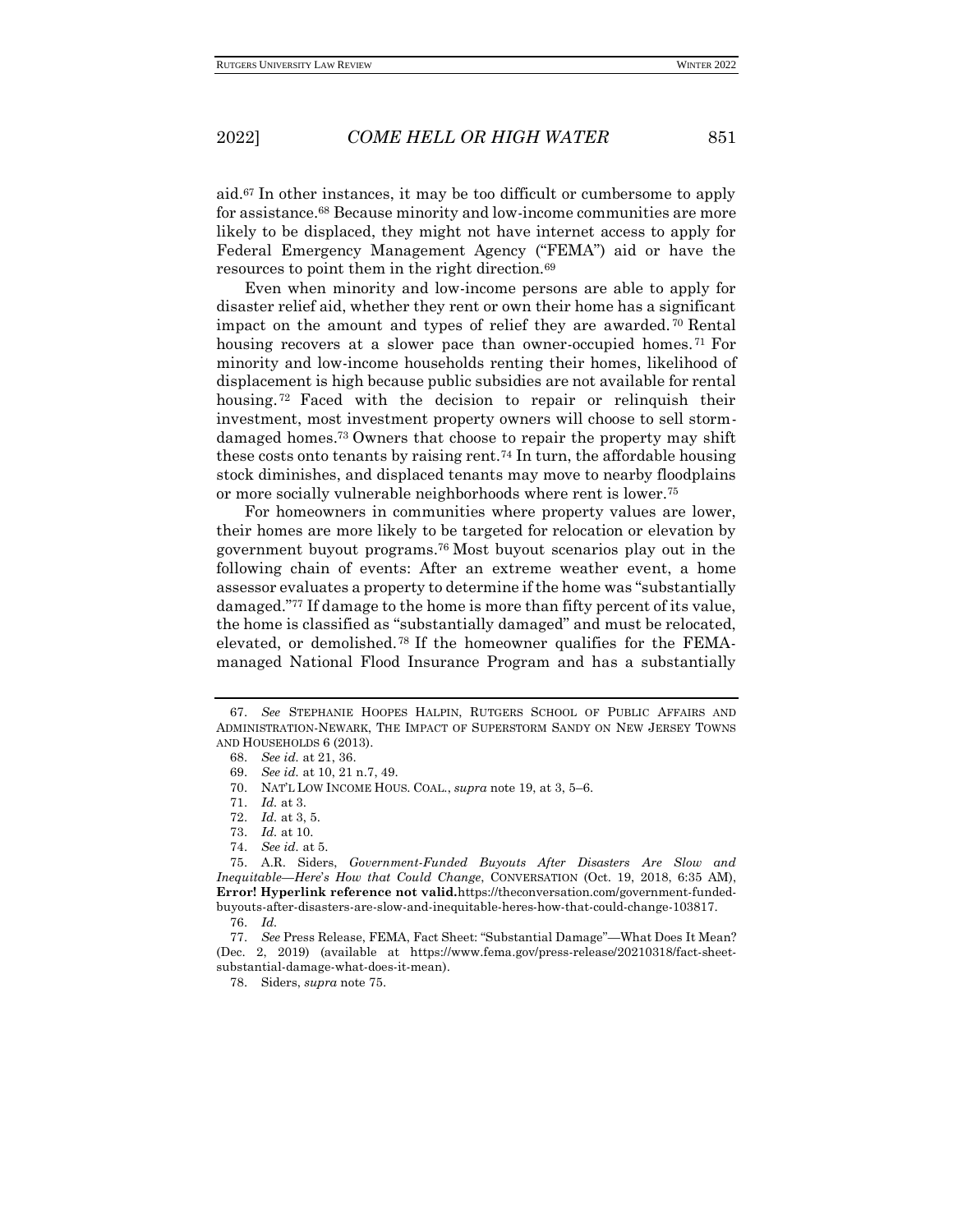damaged home, they may be able to request funds beyond their insurance policy to "help defray the costs of elevating, relocating, or demolishing a structure."<sup>79</sup> However, if they are not able to rebuild the structure, they are left only the option of relocation. <sup>80</sup> Homes owned by low-income households are more likely to suffer substantial damage because they have less protective features and are lower in value.<sup>81</sup> In some instances, assessors have purposefully classified homes in low-income areas as substantially damaged when they were not.<sup>82</sup> This scenario ends in a phenomenon coined as "climate gentrification."<sup>83</sup> Some landlords may see their properties being classified as "substantially damaged" as a business opportunity.<sup>84</sup> Redevelopment or sale of their property to developers may yield higher profits.<sup>85</sup> New, higher value homes can be built on these lots that appeal to more affluent households.<sup>86</sup>

Some minority communities, specifically immigrant households, experience unique vulnerabilities after extreme weather events because of language barriers or citizenship status. New Jersey's demographic profile is very diverse.<sup>87</sup> For instance, New Jersey has the "fourth largest Asian population and seventh largest Hispanic population" in the United States.<sup>88</sup> While many minority households' roots may trace back several generations in New Jersey, others are first-generation residents<sup>89</sup> and may be "[l]imited English proficient."<sup>90</sup> In fact, a study conducted across seven Federal Qualified Health Centers after Superstorm Sandy found that only fifteen percent of Hispanic patients "interviewed identified

82. Siders, *supra* note 75.

85. *Id.*

87. *See generally* SEN-YUAN WU, N.J. DEP'T LAB. & WORKFORCE DEV., GROWING NEW JERSEY MINORITY POPULATION REACHES MAJORITY IN SOME MUNICIPALITIES (2011), https:/ /nj.gov/labor/lpa/pub/lmv/LMV\_7.pdf.

<sup>79.</sup> *Id.*

<sup>80.</sup> *Id.*

<sup>81.</sup> *See* HALPIN, *supra* note 67, at 49.

<sup>83.</sup> Perls, *supra* note 13, at 522–23. Climate gentrification can be defined as "a process by which climate change impacts make properties more or less valuable depending on their geographic exposure to those impacts and relative degree of engineered resilience . . . that lead[s] to displacement, and sometimes entrenchment, of existing populations consistent with conventional framings of gentrification." *Id.* at 522 n.63.

<sup>84.</sup> *See* NAT'L LOW INCOME HOUS. COAL., *supra* note 19, at 5.

<sup>86.</sup> *See id.*

<sup>88.</sup> *Id.*

<sup>89.</sup> *See* AM. IMMIGR. COUNCIL, IMMIGRANTS IN NEW JERSEY 1 (2020), https:// www.americanimmigrationcouncil.org/sites/default/files/research/immigrants\_in\_new\_jer sey.pdf.

<sup>90.</sup> *See* FED. COORDINATION & COMPLIANCE SECTION, U.S. DEP'T. JUST., TIPS AND TOOLS FOR REACHING LIMITED ENGLISH PROFICIENT COMMUNITIES IN EMERGENCY PREPAREDNESS, RESPONSE, AND RECOVERY i (2016), https://www.justice.gov/crt/file/885391/ download.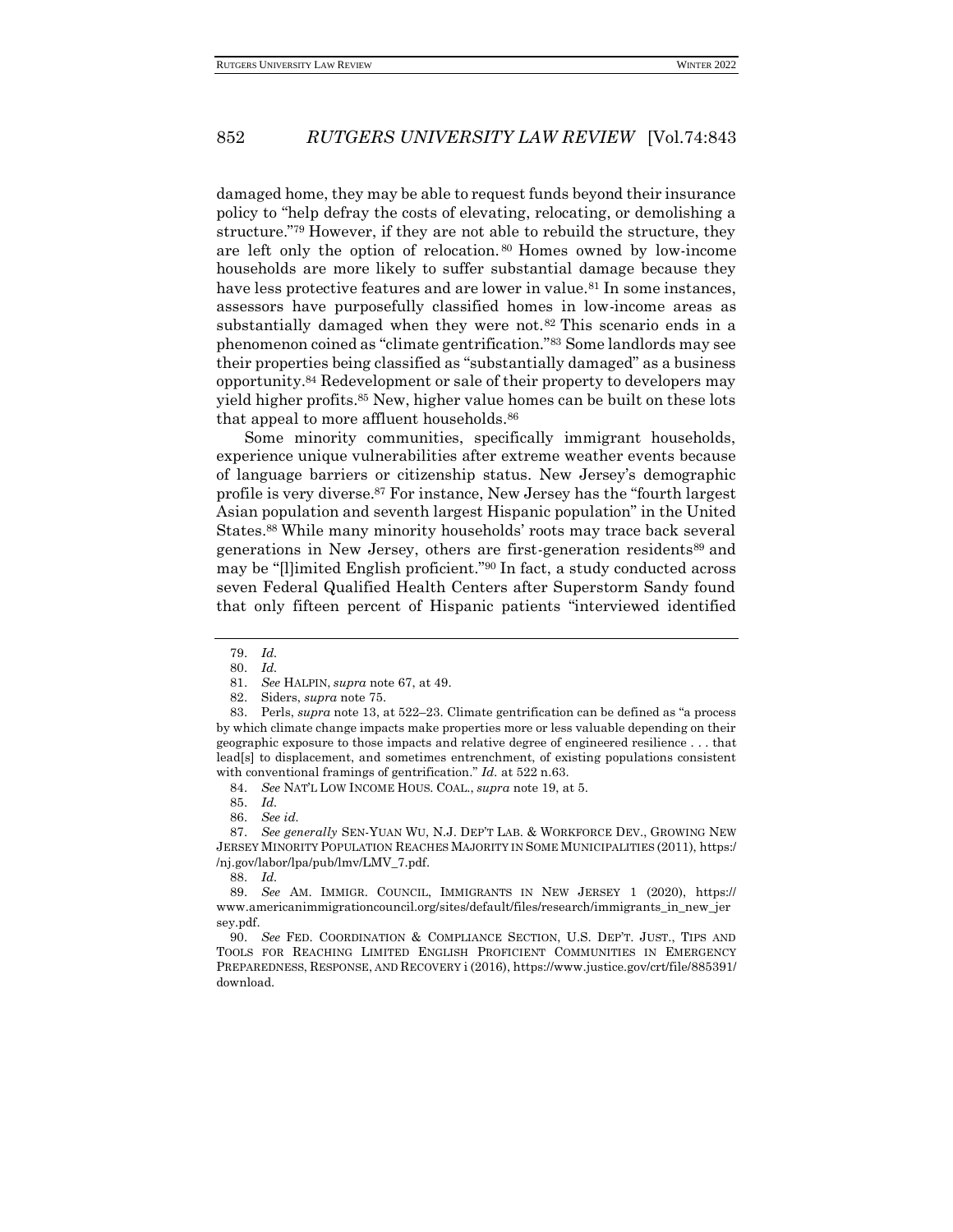English as their first language."<sup>91</sup> This means that after extreme weather events, some people may not be able to access disaster resources, such as where to find shelter and where to find resources, "in a language they can understand." <sup>92</sup> Further, some shelter staff may not be aware of the communication boards available to non-English speaking individuals, which can impede them from having full access to resources.<sup>93</sup>

Further, citizenship status causes some minority populations to be more vulnerable to the impacts of climate change.<sup>94</sup> U.S. Census demographic data does not capture the number of undocumented workers and unnaturalized citizens living in New Jersey.<sup>95</sup> New Jersey's undocumented workers and their U.S. citizen children contribute \$587 million annually to state and local taxes, yet do not qualify for most government aid.<sup>96</sup> This means that when extreme weather events strike, they will not be provided disaster relief aid to help them get back on their feet.<sup>97</sup> Ironically, undocumented workers are often at the front line of disaster recovery. <sup>98</sup> After Superstorm Sandy, undocumented workers were hired to clean asbestos ridden flooded homes, only to later develop respiratory problems.<sup>99</sup> This discussion of overburdened communities' vulnerability to extreme weather illustrates that there is not enough emphasis on disaster preparedness in risk-prone communities. <sup>100</sup> In order to begin to rectify these inequities, law and policy first need to recognize the disproportionate harms faced by vulnerable communities after extreme weather events.

<sup>91.</sup> Joanna Burger et al., *Ethnic Differences in Risk: Experiences, Medical Needs, and Access to Care After Hurricane Sandy in New Jersey*, 82 J. TOXICOLOGY & ENV'T HEALTH 128, 129–32 (2019).

<sup>92.</sup> FED. COORDINATION & COMPLIANCE SECTION, *supra* note 90, at i.

<sup>93.</sup> *Protecting Every Citizen*, *supra* note 11, at 8.

<sup>94.</sup> *See* Michael Méndez et al., *The (In)visible Victims of Disaster: Understanding the Vulnerability of Undocumented Latino/a and Indigenous Immigrants*, 116 GEOFORUM 50, 51 (2020).

<sup>95.</sup> *See id.* at 57.

<sup>96.</sup> Nora Peachin, *Activists Demand Disaster Relief for Undocumented Workers in New Jersey*, PLANET PRINCETON (June 22, 2020), https://planetprinceton.com/2020/06/22/ activists-demand-disaster-relief-for-undocumented-workers-in-new-jersey/.

<sup>97.</sup> *See* Méndez et al., *supra* note 94, at 57.

<sup>98.</sup> Traci Tong, *Meet the Undocumented Workers Who Rebuilt New York and New Jersey After Sandy*, WORLD (Oct. 29, 2014, 7:15 PM), https://www.pri.org/stories/2014-10-29/meetundocumented-workers-who-rebuilt-new-york-and-new-jersey-after-sandy.

<sup>99.</sup> *Id.*

<sup>100.</sup> *See* BERGREN ET AL., *supra* note 36, at 4–5.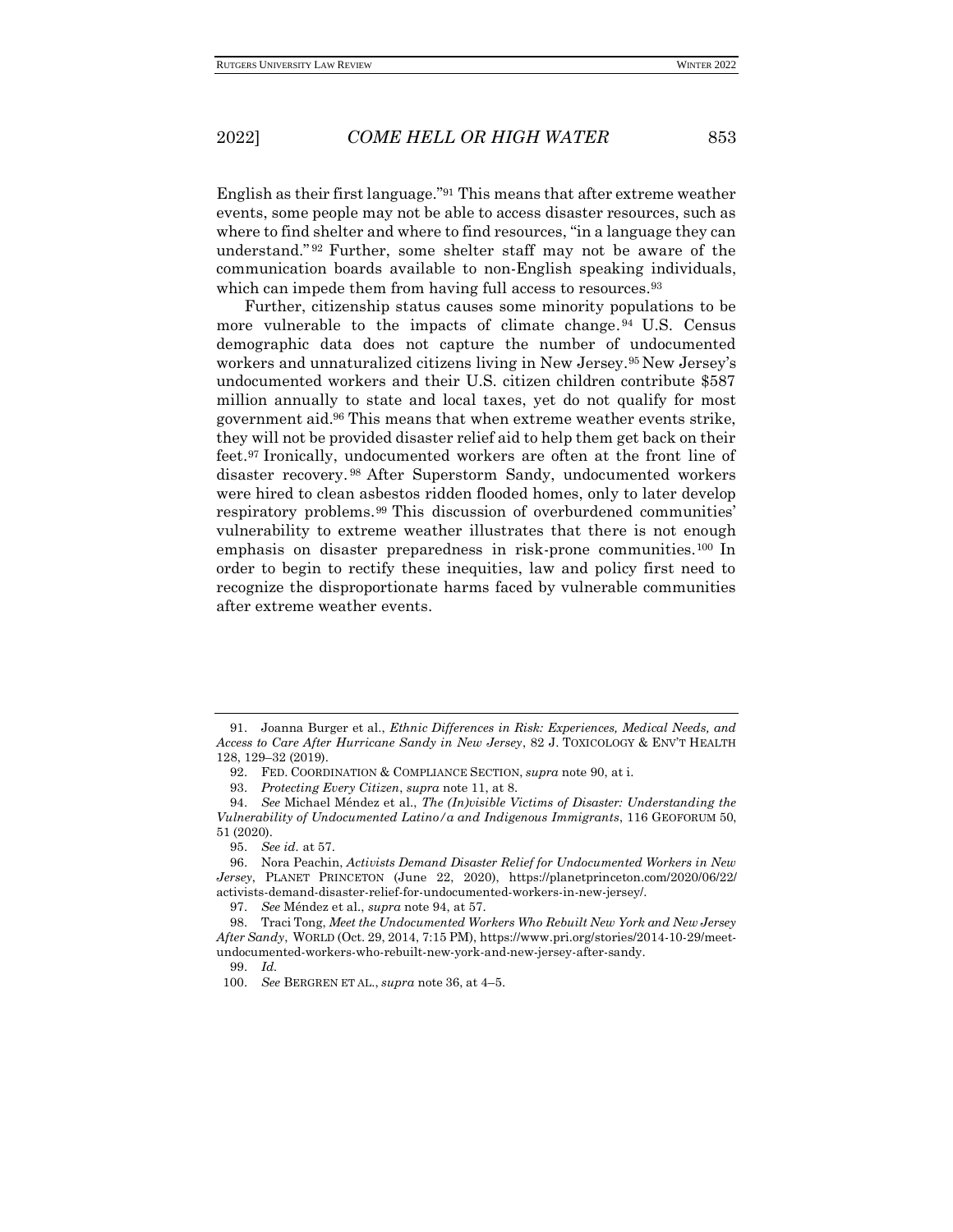## III. ENVIRONMENTAL JUSTICE: HOW RECENT LEGISLATION IS ADDRESSING DISCRIMINATION IN LAW AND POLICY

<span id="page-11-0"></span>While administrative oversight may cause many of the disparities in disaster relief aid received by New Jersey's coastal communities, environmental justice legislation may be the solution. Legislation identifying the communities historically impacted by environmental hazards and underserved by law and policy is the cornerstone of the environmental justice movement.<sup>101</sup> Although the environmental justice movement's origins trace back to the 1980s,<sup>102</sup> it was not until recently that law started to reflect the goals of the movement on a widespread scale. Worth noting is the enacted laws and pending legislation in California, Oregon, and Virginia. Each contain unique provisions not present in the environmental justice laws of other states.

#### <span id="page-11-1"></span>*A. California's Land-Use Law*

Unsurprisingly, California has several environmental justice laws and pending legislation focused on minority and low-income communities.<sup>103</sup> Considering it is the most natural disaster-prone state in the United States,<sup>104</sup> has the country's largest homeless population, 105 and has 1,100 miles of coastline where sea level is expected to rise seven feet by 2100, <sup>106</sup> California's vulnerable communities arguably face environmental harms at greater magnitudes than residents of any other state. However, with this comes a strong record of environmental justice

<sup>101.</sup> *Learn About Environmental Justice*, EPA, https://www.epa.gov/ environmentaljustice/learn-about-environmental-justice (last visited Feb. 17, 2022).

<sup>102.</sup> Kristoffer Tigue, *Will 2021 Be the Year for Environmental Justice Legislation? States Are Already Leading the Way*, INSIDE CLIMATE NEWS (Jan. 15, 2021), https:// insideclimatenews.org/news/15012021/environmental-justice-in-2021-legislation/.

<sup>103.</sup> *See* Yessenia Funes, *California Governor Signs New Legislation Which Brings Greater Environmental Justice to Communities*, COLORLINES (Sep. 26, 2016, 11:57 AM), https://www.colorlines.com/articles/california-governor-signs-new-legislation-whichbrings-greater-environmental-justice.

<sup>104.</sup> Marian White, *Which States Are Most Prone to Natural Disasters?*, MOVING.COM (July 17, 2019), https://www.moving.com/tips/which-states-are-most-prone-to-naturaldisasters/#:~:text=California%20has%20had%20284%20federally,to%20fires%2C%20flood s%20and%20earthquakes.&text=These%20declared%20disasters%20can%20be,fires%2C %20floods%20and%20severe%20storms.

<sup>105.</sup> *Homeless Population by State 2021*, WORLD POPULATION REV., https:// worldpopulationreview.com/state-rankings/homeless-population-by-state (last visited Feb. 17, 2022).

<sup>106.</sup> *See* Press Release, Toni G. Atkins, President pro Tempore, California Senate, New Atkins Bill Protects California Communities from Dangers of Sea Level Rise (Feb. 20, 2020) (available at https://sd39.senate.ca.gov/news/20200220-new-atkins-bill-protects-californiacommunities-dangers-sea-level-rise).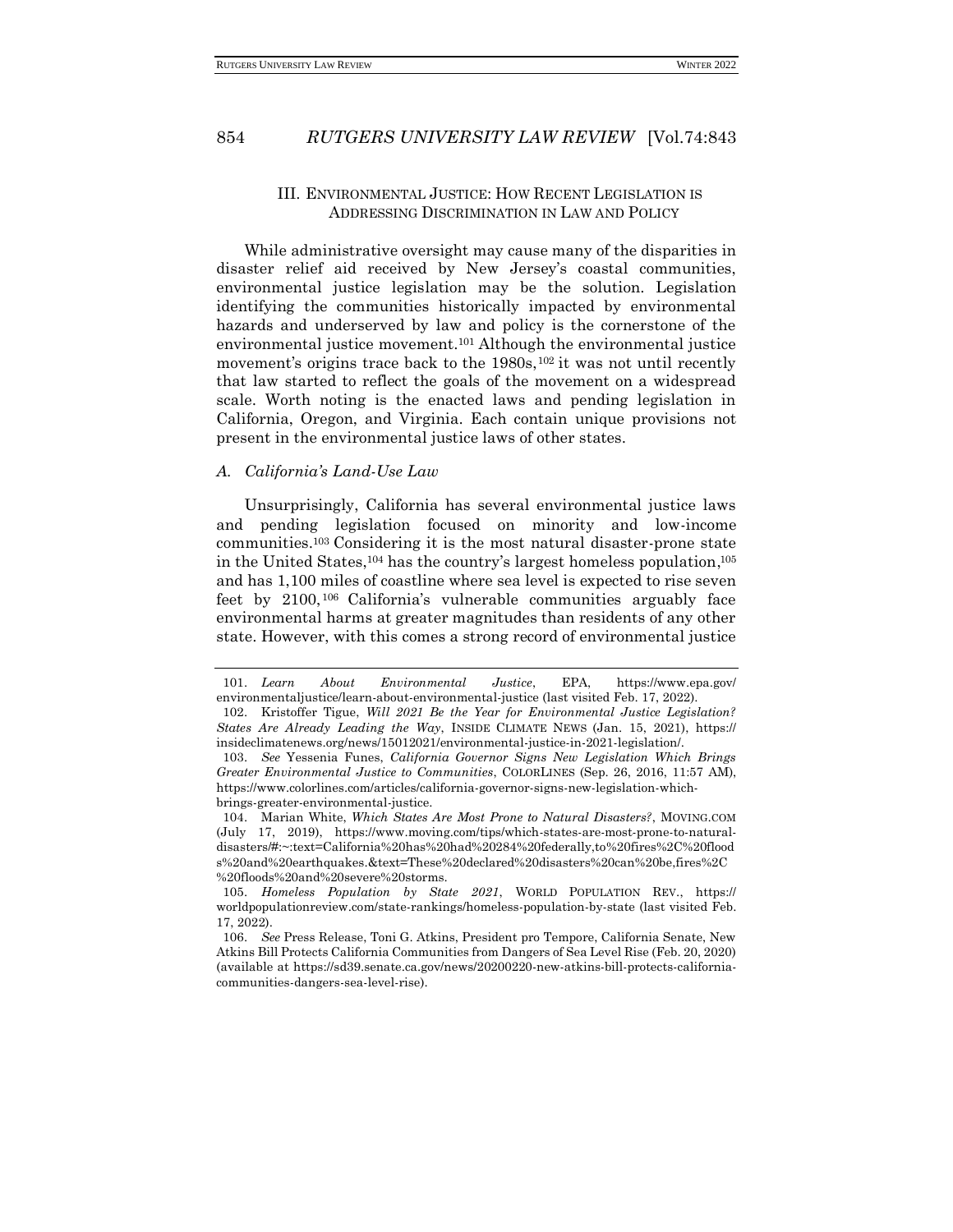legislation. In 2016 alone, California enacted sixteen environmental justice-related laws;<sup>107</sup> one of which was amended by California's landuse law.<sup>108</sup>

California was "the first state in the nation" whose land-use law required statewide consideration of the historical and ongoing environmental injustices experienced by disadvantaged populations.<sup>109</sup> In accordance with California's Government Code, the state's cities and counties with disadvantaged communities are required to adopt an "environmental justice element" in their general plan, the document which guides local development and investment. <sup>110</sup> Environmental justice elements require identification of disadvantaged communities and policy goals to reduce exposure to pollution and promote equal access to public facilities, healthy food, adequate housing, and physical activity.<sup>111</sup>

On its face, the additions to California's land-use law appear to be some of strongest requirements of nationwide environmental justice laws. When successfully implemented, the law is capable of changing zoning restrictions so that poor communities and communities of color are not disproportionally impacted by the presence of new pollutants and other environmental harms.<sup>112</sup> This idealistic outcome is dependent on two assumptions: (1) California towns and counties modify their general plans according to the law and (2) they do so in a way that advantages minority and low-income communities in the best way possible. These assumptions were the most common criticism received by Senate Bill 1000 ("SB 1000"), the bill that led to this amendment in California landuse law.

SB 1000 did not provide enforcement authority or fines for cities and counties that do not comply with the law when adjusting their general plans. <sup>113</sup> Therefore, the California Code amendments act more as a suggestion that cities and counties adopt environmental justice elements to their general plans. More than 140 cities and counties have relayed

<sup>107.</sup> *See Environmental Justice Wins in the 2016 Legislative Session*, CAL. ENV'T JUST. ALL., https://caleja.org/2016/09/environmental-justice-in-the-2016-legislative-session/ (last visited Feb. 17, 2022).

<sup>108.</sup> CAL. GOV'T CODE § 65302 (West 2022).

<sup>109.</sup> Kelan Stoy & Nikitas Magel, *Map SB1000 Environmental Justice Compliance with UrbanFootprint*, URBANFOOTPRINT (Sept. 18, 2020), https://urbanfootprint.com/mapsb1000-environmental-justice-compliance/.

<sup>110.</sup> CAL. GOV'T CODE § 65302(a), (h)(1) (West 2022).

<sup>111.</sup> *See id.* § 65302(h)(1)(A).

<sup>112.</sup> *See* Emily C. Dooley, *Environmental Justice Becomes Part of California City Planning*, BLOOMBERG L. (Aug. 27, 2020, 6:00 AM), https://news.bloomberglaw.com/ environment-and-energy/environmental-justice-becomes-part-of-california-city-planning. 113. *Id.*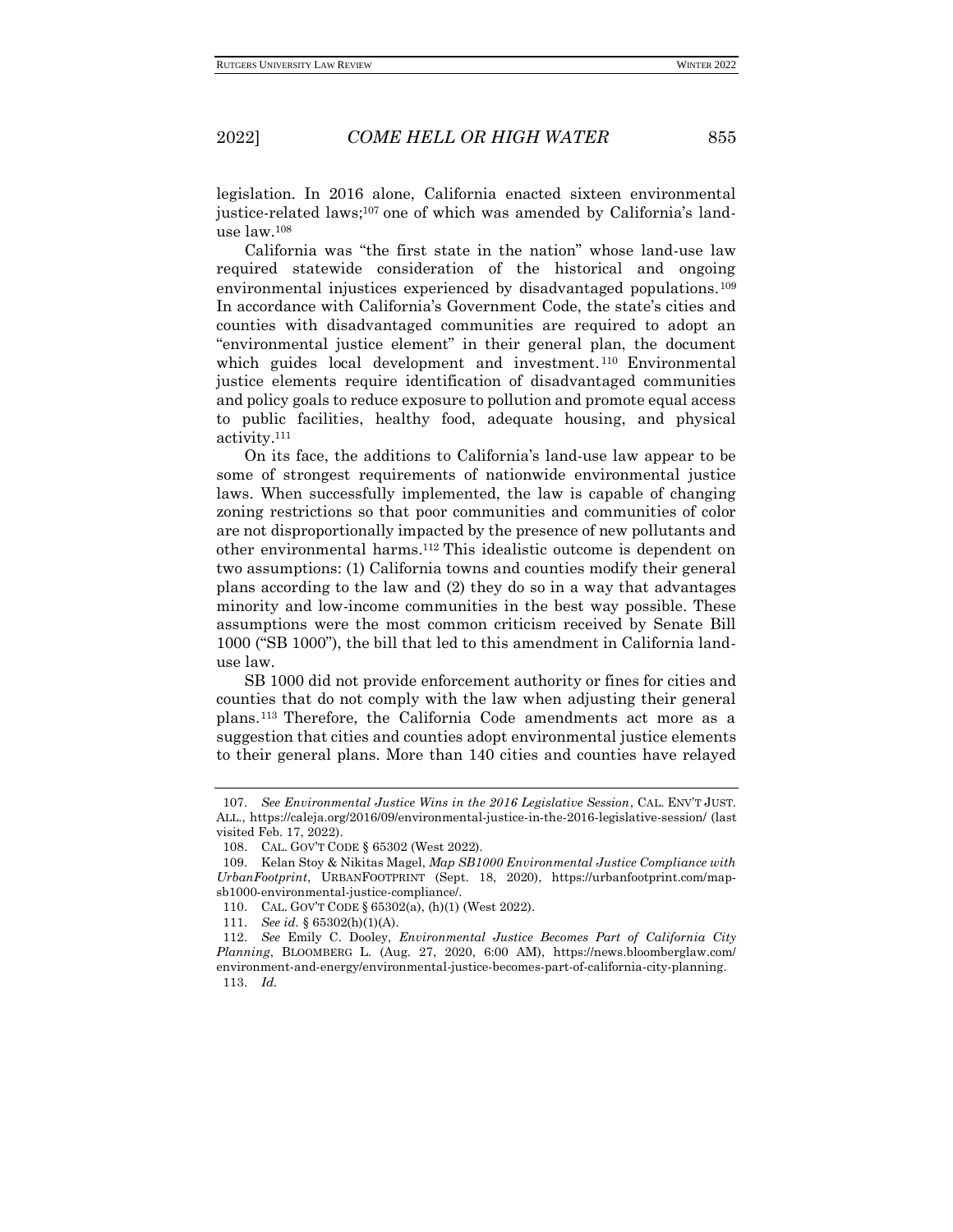their intent to update their general plans by January 1, 2022, the deadline provided by the law. <sup>114</sup> However, the closer this deadline approaches, the more likely it becomes that the majority of California cities and counties are not updating their general plans to comply with the California Code.<sup>115</sup>

#### <span id="page-13-0"></span>*B. Oregon's Land-Use Bill*

Similar to California's land-use bill SB 1000, Oregon's House Bill 2488 ("HB 2488") proposes modification to the state's land-use law to include environmental justice goals. <sup>116</sup> HB 2488 advocates for a community-based approach to environmental justice, ensuring that "all . . . are represented: rural, isolated, urban, disenfranchised, poor, [and] marginalized" populations.<sup>117</sup> As the state's fifty-year-old land-use law currently stands, renters are not included in land-use decisions, only landowners.<sup>118</sup> Thus, this legislation seeks to include the voices that have been historically excluded from the decision making process: "disadvantaged communities." <sup>119</sup> According to the text of the bill, Oregon's disadvantaged communities include those with "low income, very low income[,] or persons of color."<sup>120</sup> This bill also calls on state agencies and local governments to consider the impacts of climate change on disadvantaged communities in order to make equitable land-use decisions.<sup>121</sup> The Oregon American Planning Association notes that these proposed changes are particularly important because there is insufficient data on how Oregon's vulnerable communities will be impacted by climate change.<sup>122</sup> To provide oversight in its goals, HB 2488 also aims to establish an environmental justice advisory committee whose members have academic or professional experience working on environmental and social justice initiatives.<sup>123</sup>

<sup>114.</sup> *Id.*; CAL. GOV'T CODE § 65302 (West 2022).

<sup>115.</sup> California has 482 cities, meaning that the estimate of 140 cities and counties updating their general plan makes this estimate a fraction of California's total cities. *Cities in California*, BALLOTPEDIA, https://ballotpedia.org/Cities\_in\_California (last visited Feb. 17, 2022).

<sup>116.</sup> *See* H.B. 2488, 81st Legis. Assemb., Reg. Sess. (Or. 2021).

<sup>117.</sup> Cassandra Profita, *Bill Would Add Climate Change, Environmental Justice to State Land-Use Goals*, OPB (Jan. 15, 2021, 9:00 AM), https://www.opb.org/article/2021/01/15/ oregon-lawmakers-bill-climate-change-environmental-justice/.

<sup>118.</sup> *Id.*

<sup>119.</sup> Or. H.B. 2488.

<sup>120.</sup> *Id.* 121. *Id.*

<sup>122.</sup> Letter Supporting H.B. 2488, Or. Chapter Am. Plan. Ass'n (Dec. 24, 2020), https:// oregon.planning.org/documents/4782/OAPA\_Letter\_of\_Support\_HB\_2488\_12-24-20.pdf. 123. *See* Or. H.B. 2488.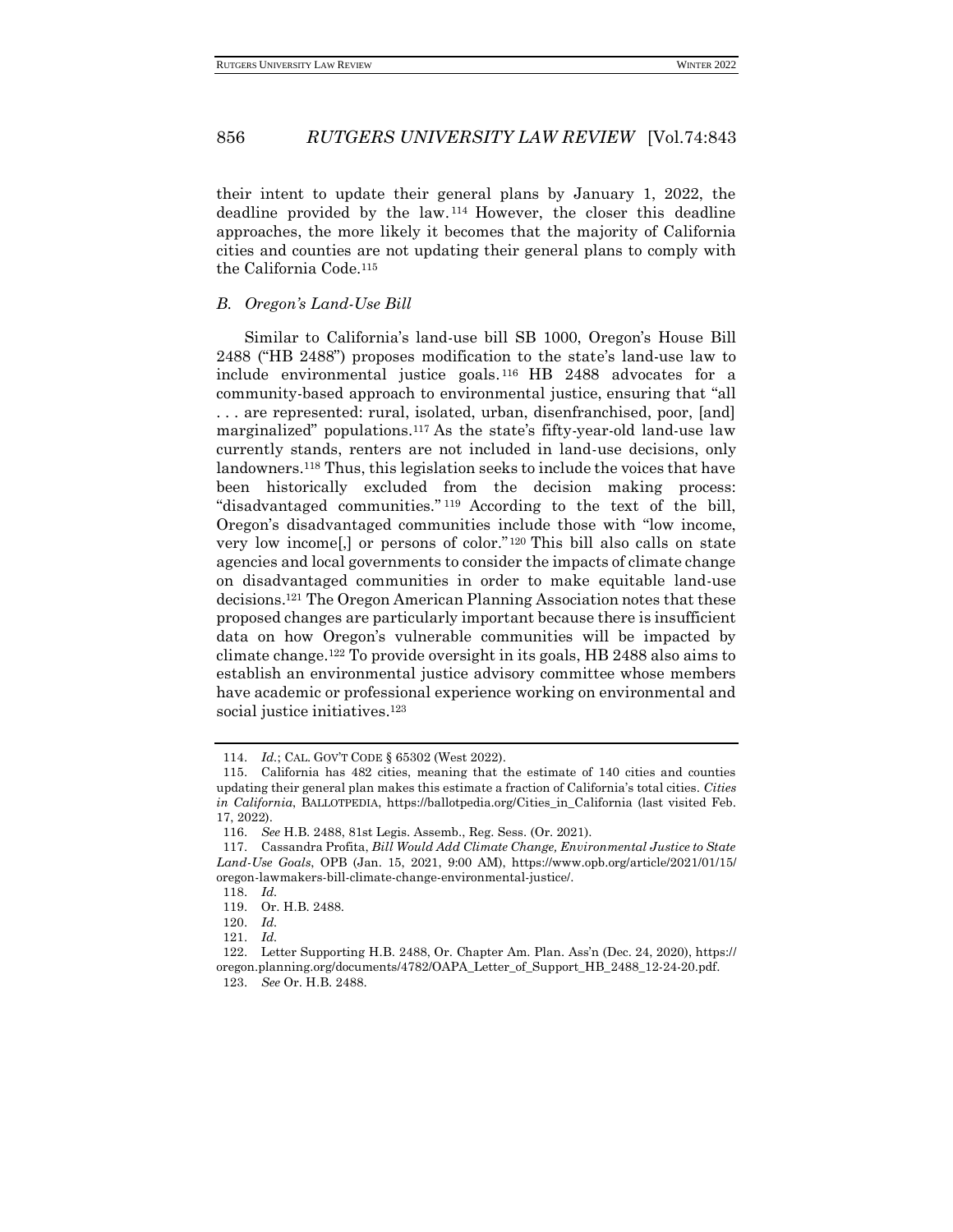#### <span id="page-14-0"></span>*C. Virginia Council on Environmental Justice Act*

A 2020 act amended the Code of Virginia to establish the Virginia Council on Environmental Justice ("VCEJ") as an advisory body to the state's executive branch.<sup>124</sup> The aim of the VCEJ is to provide policy recommendations to the governor that "protect vulnerable communities from the disproportionate impacts of pollution" and other environmental harms.<sup>125</sup> The VCEJ is largely comprised of individuals that do not have other roles in Virginia government. <sup>126</sup> Representatives include individuals from public health organizations, civil rights groups, and Native American tribes.<sup>127</sup> Virginia's former Governor, Ralph Northam, stated that the act "will help to ensure communities are directly involved in the decisions that affect them most."<sup>128</sup> In fact, the VCEJ relied on citizen comments on the environmental concerns in their communities to draft its 2020 Annual Report. <sup>129</sup> To obtain these comments, VCEJ's Chairs note that they "travel[ed] long distances at great sacrifice so that [they] could hear their voices." <sup>130</sup> The first true test of the VCEJ's effectiveness comes at a time where disadvantaged populations located in densely populated areas are contracting COVID-19 at higher rates than the rest of the state.<sup>131</sup> Because these citizens are likely the same ones that face the greatest environmental threats in Virginia, maintaining these connections will assist the VCEJ's future efforts to identify and recommend solutions to the governor on how to reduce pollution impacts in vulnerable communities.

## <span id="page-14-1"></span>IV. AN ENVIRONMENTAL JUSTICE BILL TO PREPARE OVERBURDENED COMMUNITIES FOR THE STORM AHEAD

#### <span id="page-14-2"></span>*A. Environmental Justice in New Jersey*

Recently, New Jersey has been a hotspot for environmental justice initiatives. On October 29, 2019, New Jersey Governor Phil Murphy

<sup>124.</sup> VA. CODE ANN. §§ 2.2-2699.8–12 (West 2020).

<sup>125.</sup> § 2.2-2699.9.

<sup>126.</sup> *See* § 2.2-2699.10 (stating that twenty-one of the VCEJ's members are to be "nonlegislative citizen[s]" and the remaining six are to be ex-officio).

<sup>127.</sup> VA. COUNCIL ON ENV'T. JUST., 2020 ANNUAL REPORT 5 (2020).

<sup>128.</sup> Sarah Vogelsong, *Governor Signs Bill Making Virginia Council on Environmental Justice Permanent*, VA. MERCURY (Mar. 4, 2020, 4:37 PM), https:// www.virginiamercury.com/blog-va/governor-signs-bill-making-virginia-council-onenvironmental-justice-permanent/.

<sup>129.</sup> VA. COUNCIL ON ENV'T. JUST., *supra* note 127, at 3.

<sup>130.</sup> *Id.*

<sup>131.</sup> *See id.*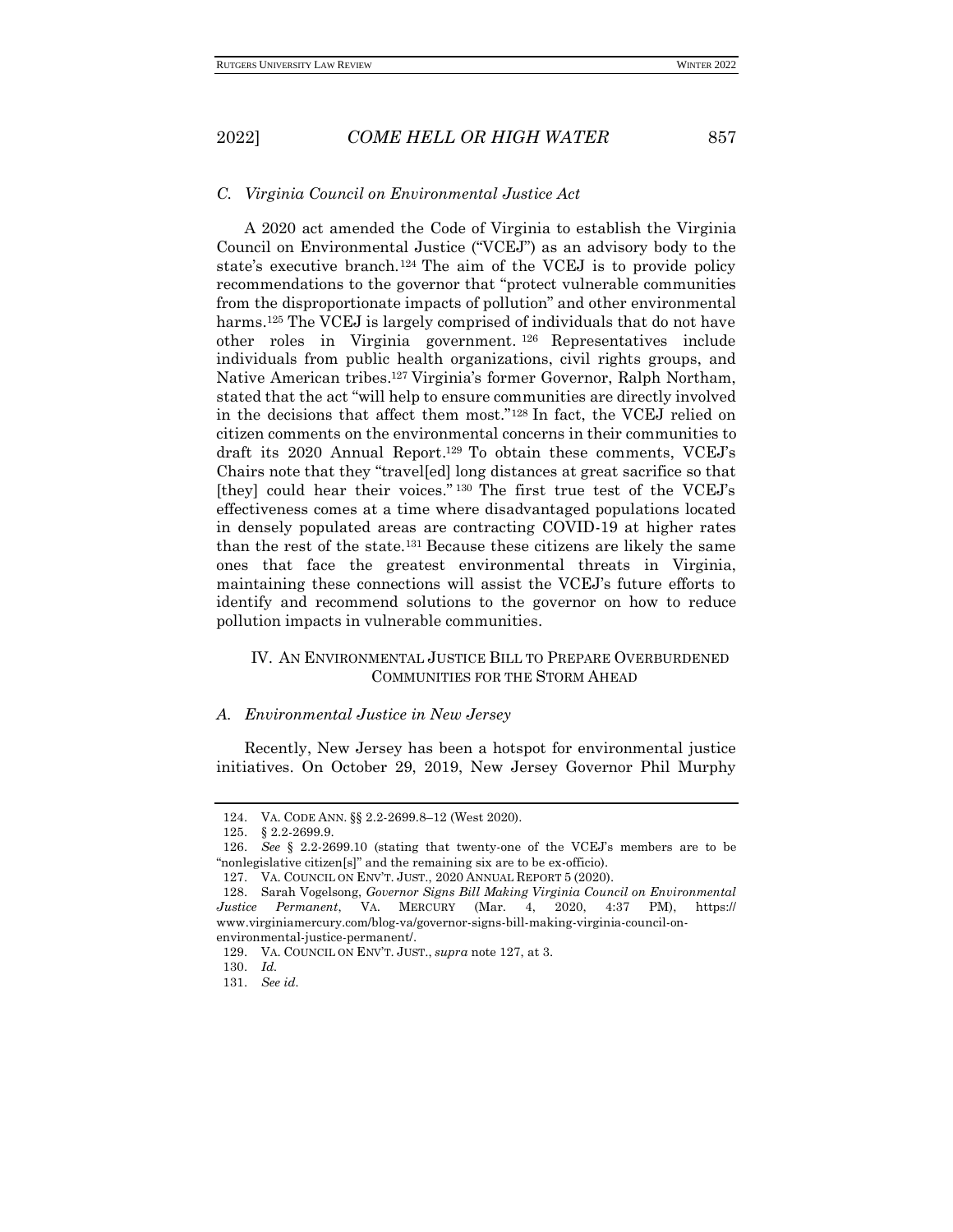enacted Executive Order No. 89 ("EO 89"), establishing the Interagency Council on Climate Resilience. <sup>132</sup> Commissioners or other representatives from state agencies such as the New Jersey Department of Environmental Protection ("NJDEP"), Department of Agriculture, and New Jersey Office of Emergency Management serve on the Council and are tasked with developing the Statewide Climate Change Resilience Strategy ("Strategy").<sup>133</sup> The Strategy must include long-term plans for New Jersey's coastal communities' resilience to climate change including assessments of how climate change-related hazards will impact vulnerable communities.<sup>134</sup>

While EO 89 recognizes that minority and low-income communities are especially vulnerable to climate change,<sup>135</sup> suggestions to solve these issues are ongoing. The Strategy was due to Governor Murphy on September 1, 2020.<sup>136</sup> However—likely due to COVID-19 restrictions and delays—NJDEP did not release a draft of the Strategy until April 22, 2021, <sup>137</sup> and a final version was not released until October 12, 2021.<sup>138</sup> In the opening of the Strategy, Governor Murphy explains that the Strategy is one step in a "years-longs effort to aid New Jersey communities and institutions in adapting to the realities of climate change."<sup>139</sup> Further, Murphy notes that the Strategy does not prescribe any regulatory or policy changes, but that the State will develop these changes "through further public discourse."<sup>140</sup>

Shortly after EO 89's enactment, New Jersey passed "holy grail" environmental justice legislation regarding the permitting of polluting facilities in disadvantaged communities. <sup>141</sup> This law assures that in communities already experiencing adverse environmental and health impacts from pollution emitted by "industrial, commercial, and governmental facilities located in those communities," new facilities will not subject these communities to further harm.<sup>142</sup> To accomplish this, the

<sup>132.</sup> N.J. Exec. Order No. 89 (Oct. 29, 2019), https://nj.gov/infobank/eo/056murphy/pdf/ EO-89.pdf.

<sup>133.</sup> *Id.*

<sup>134.</sup> *Id.*

<sup>135.</sup> *Id.*

<sup>136.</sup> *Id.*

<sup>137.</sup> N.J. Dep't. Env't. Prot. & N.J.'s Interagency Council on Climate Resilience, State of New Jersey Climate Change Resilience Strategy (Apr. 22, 2021) (unpublished draft) (on file with author).

<sup>138.</sup> N.J. DEP'T. ENV'T. PROT. & N.J.'S INTERAGENCY COUNCIL ON CLIMATE RESILIENCE, STATE OF NEW JERSEY CLIMATE CHANGE RESILIENCE STRATEGY (2021).

<sup>139.</sup> *Id.*

<sup>140.</sup> *Id.*

<sup>141.</sup> *See* N.J. STAT. ANN. §§ 13:1D-157–161 (West 2020).

<sup>142.</sup> § 13:1D-157.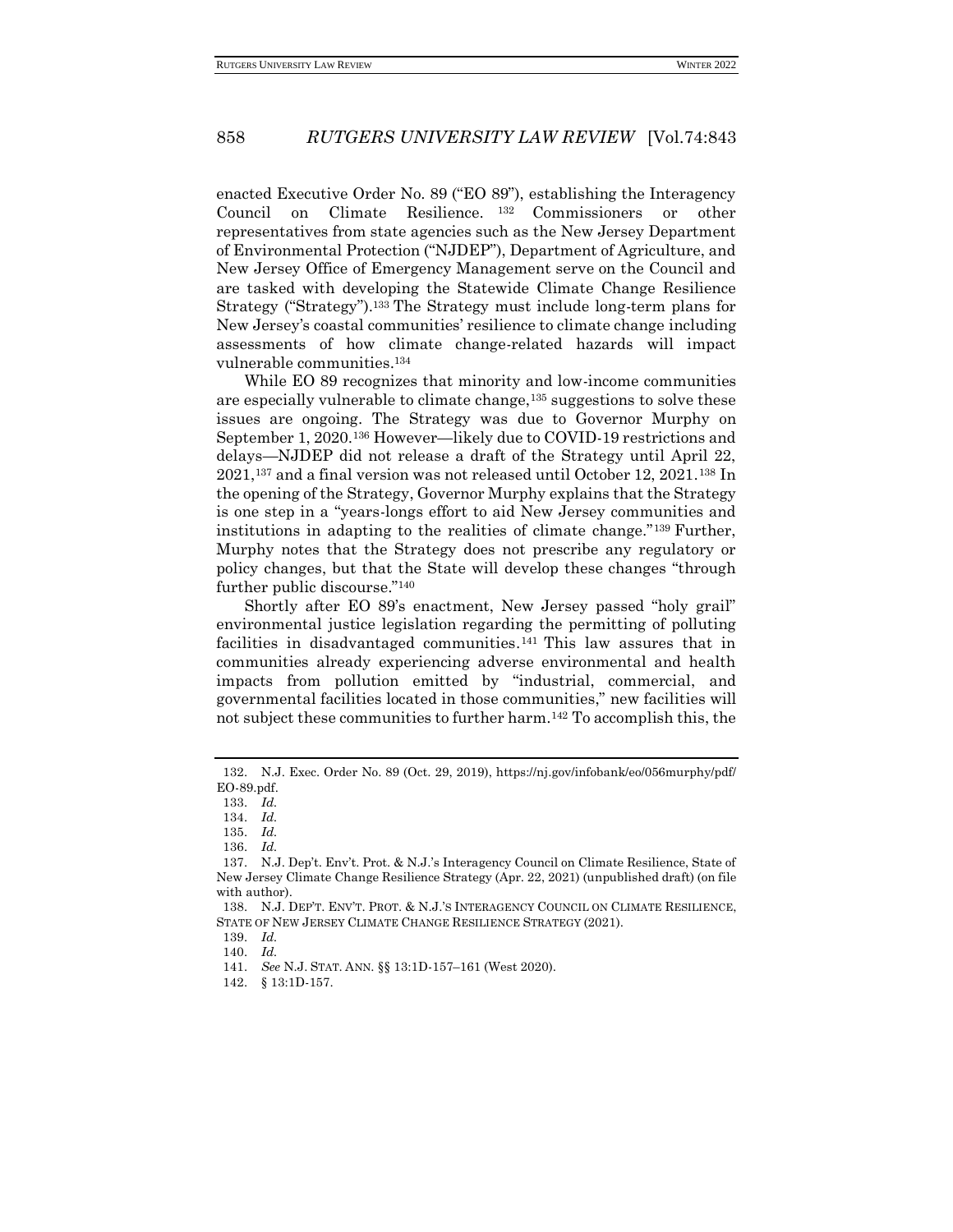law requires permit applicants to conduct assessment reports on how their proposed facilities will impact overburdened communities. 143 Additionally, the permitting process now requires public notification and hearings in overburdened communities, whereby the applicant describes the proposed facilities and its potential adverse impacts and stakeholders can contribute written and oral comments that will be attached with the permit application received by NJDEP. <sup>144</sup> If a proposed facility's assessment report shows that the facility will disproportionally impact overburdened communities, the law now requires the NJDEP to deny its permit application.<sup>145</sup>

The bill that led to this permitting law, Senate Bill 232 ("S232"), <sup>146</sup> faced more than a decade of resistance in the New Jersey legislature before its eventual enactment.<sup>147</sup> One possible reason for this resistance was that the bill was unlike any other piece of environmental justice legislation to date.<sup>148</sup> Unlike its predecessors from other states, S232 differs from other environmental justice legislation in that it has "teeth."<sup>149</sup> Other states with proposed legislation and laws similar to S232 simply require assessment reports as part of their permitting process—now, New Jersey's permitting law is the nation's only law to deny permits to applicants when it is found that their projects disproportionately harm overburdened communities.<sup>150</sup> For this reason, S232 has been called "the strongest bill of its kind."<sup>151</sup>

Next, Executive Order No. 100 ("EO 100") adds to the climate resiliency goals established in EO 89 by requiring the NJDEP to "[i]ntegrate climate change considerations, such as sea level rise, into its

149. *See id.*

<sup>143.</sup> § 13:1D-160; *see supra* note 18 and accompanying text for the definition of "overburdened community."

<sup>144.</sup> § 13:1D-160(a)(3).

<sup>145.</sup> § 13:1D-160(c).

<sup>146.</sup> S. 232, 219th Leg., Reg. Sess. (N.J. 2020).

<sup>147.</sup> *See* Michael Sol Warren, *Landmark Bill to Protect Poor Communities from Pollution Just Passed N.J. Legislature*, NJ.COM, https://www.nj.com/news/2020/08/landmark-bill-toprotect-poor-communities-from-pollution-just-passed-nj-legislature.html (last updated Aug. 28, 2020, 8:43 AM) (noting that versions of S232 date back to 2008).

<sup>148.</sup> *See New Jersey Passes an Environmental Justice Law with Teeth*, ENV'T SCI. ASSOCS. (Oct. 14, 2020), https://esassoc.com/news-and-ideas/2020/10/new-jersey-passes-anenvironmental-justice-law-with-teeth/#:~:text=What%20does%20this%20mean%3F,a %20proposed%20or%20existing%20facility.

<sup>150.</sup> *Compare* CA. PUB. RES. CODE § 21081 (West 2022), *with* N.J. STAT. ANN. § 13:1D-160(3)(c) (West 2020).

<sup>151.</sup> *Making the Case for Why New Jersey Needs this Landmark Environmental Justice Law*, NJ SPOTLIGHT NEWS (Nov. 23, 2020), https://www.njspotlightnews.org/ 2020/11/why-new-jersey-needs-this-landmark-environmental-justice-law/#:~:text=The% 20legislation%20(S%2D232),sewage%20plants%2C%20landfills%20and%20others.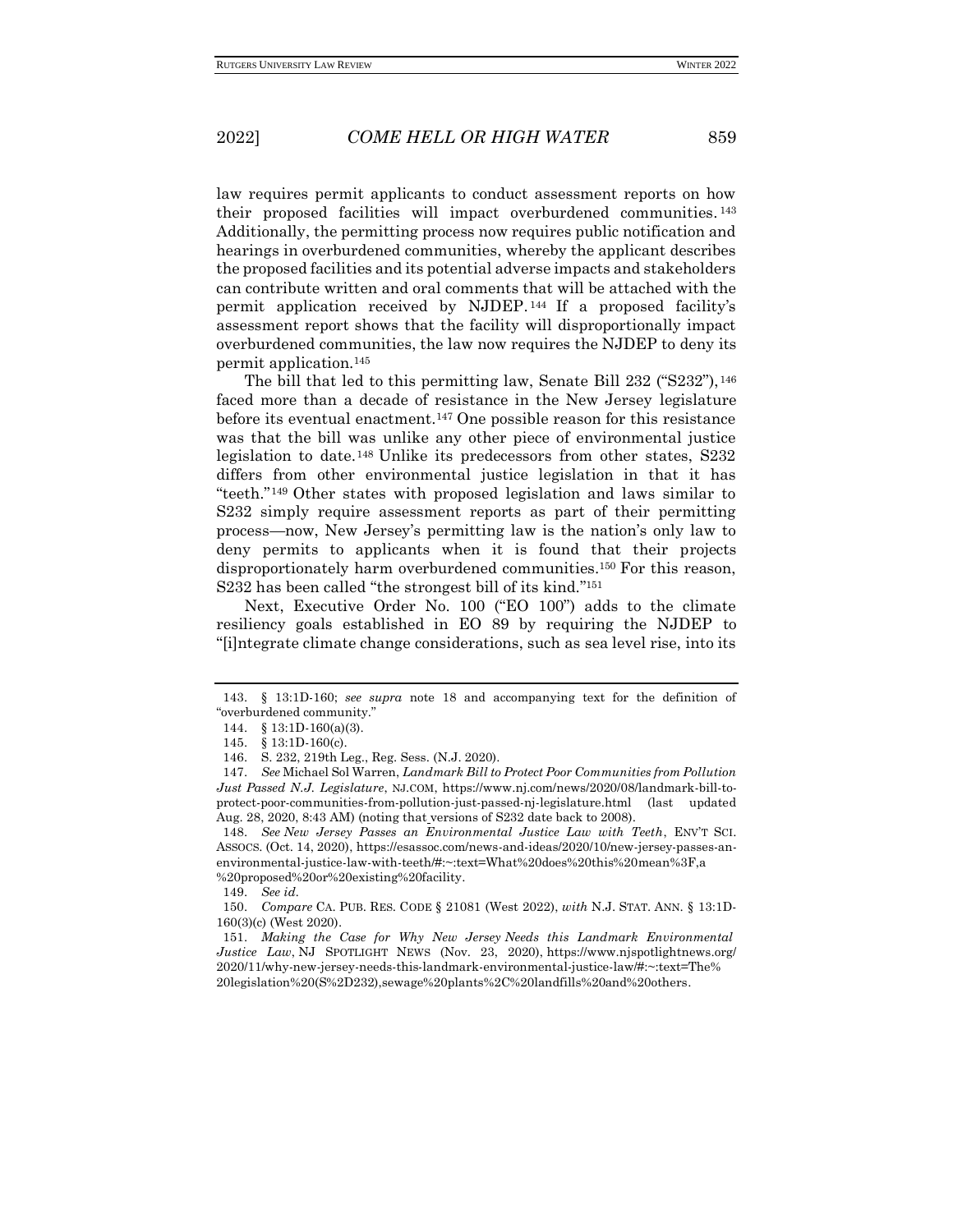regulatory and permitting programs." <sup>152</sup> Most recently, New Jersey amended its land-use law with the passage of Senate Bill 2607 ("S2607"). <sup>153</sup> The law now requires municipalities' master plans to include climate-change vulnerability assessments that identify historic and future climate-change related risks in the municipality.<sup>154</sup> Some of the climate-change related risks recognized in the law's text are sea-level rise, hurricanes, flooding, droughts, and increased temperatures.<sup>155</sup> In addition to identifying these risks, these vulnerability assessments must also identify critical infrastructure in the state that is necessary for evacuation purposes after extreme weather events.<sup>156</sup>

## <span id="page-17-0"></span>*B. The Shortcomings of New Jersey's Environmental Justice Laws and Executive Orders*

While New Jersey's recent laws and executive orders all contain provisions that recognize that overburdened communities are disproportionally impacted by environmental pollution and climate change, none offer recommendations or guidance on how to rectify the historic discrimination in disaster relief experienced by the state's coastal overburdened communities. To begin, while New Jersey recognizes extreme weather's impacts on the state's vulnerable populations in EO 89, its solutions have yet to come to fruition.<sup>157</sup> Next, while S232 is regarded as the nation's strongest piece of environmental justice legislation, it only addresses overburdened communities' disproportionate exposure to pollutants,<sup>158</sup> it does not address any harms related to extreme weather. Further, S232 requires public notification of proposed affecting facilities, <sup>159</sup> but does not involve impacted communities in any of the NJDEP's decision-making processes. Third, EO 100 recognizes that climate change and extreme weather impacts should be incorporated into state agency and municipal planning,<sup>160</sup> but does not require explicit action items that account for overburdened communities' vulnerability to these impacts. Finally, New Jersey's landuse law recognizes the risks and impacts associated with climate-change

<sup>152.</sup> N.J. Exec. Order No. 100 (Jan. 27, 2020), https://www.nj.gov/infobank/eo/ 056murphy/pdf/EO-100.pdf.

<sup>153.</sup> *Compare* N.J. STAT. ANN. §§ 40:55D-28 (West 2021), *with* S. 2607, 219th Leg., Reg. Sess. (N.J. 2020).

<sup>154.</sup> § 40:55D-28(b)(2)(h).

<sup>155.</sup> *Id.*

<sup>156.</sup> *Id.*

<sup>157.</sup> *See supra* text accompanying notes 135–40.

<sup>158.</sup> *See supra* text accompanying notes 141–51.

<sup>159.</sup> *See supra* text accompanying note 144–45.

<sup>160.</sup> *See supra* text accompanying notes 152.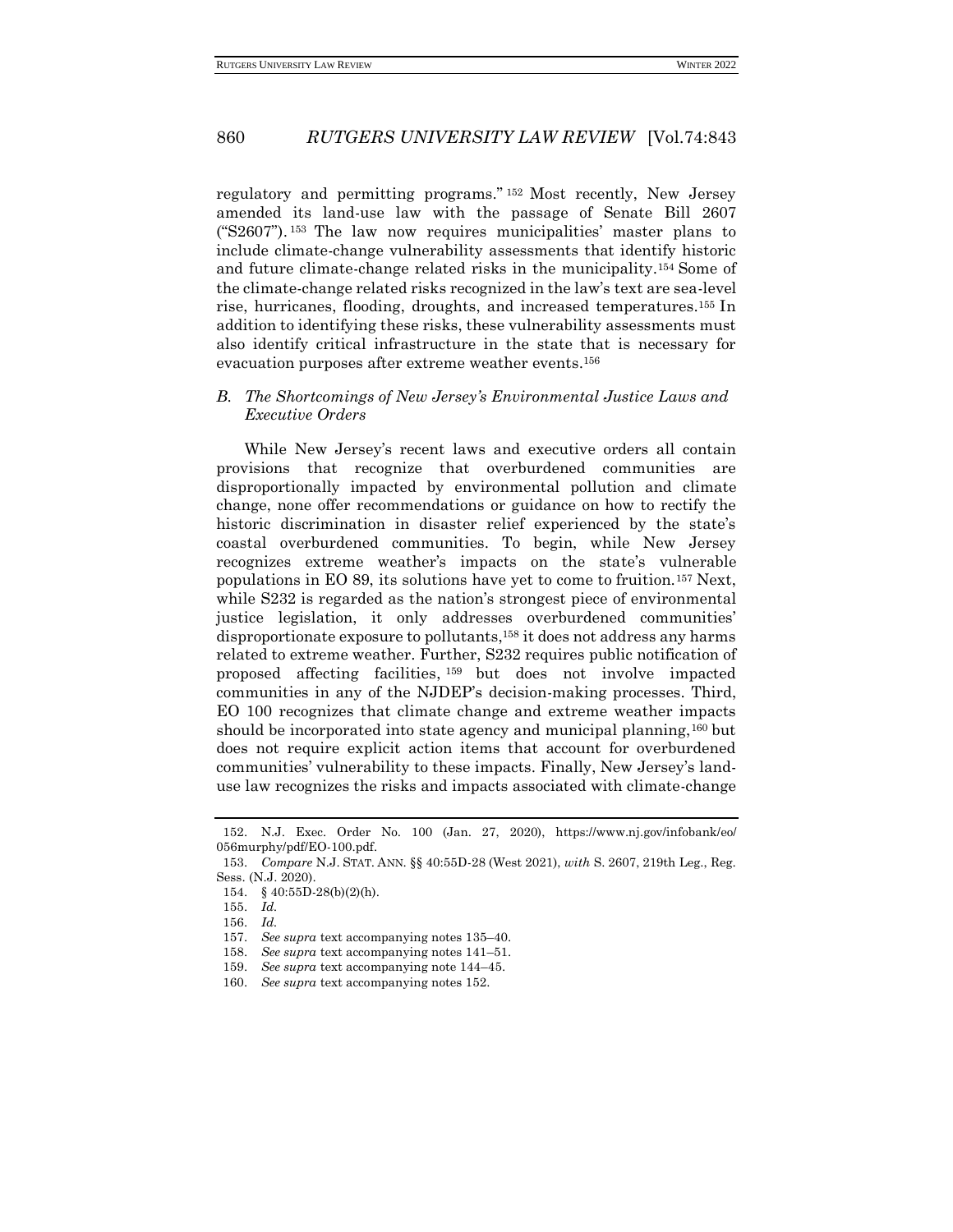induced extreme weather,<sup>161</sup> but leaves out an environmental justice element that requires municipalities to consider disadvantaged communities in land-use decisions.

Even considering their critiques, New Jersey's laws and executive orders are leading by example.<sup>162</sup> Environmental justice legislation is not designed to be all-encompassing;<sup>163</sup> if it were, it would not be passed in any state. Without a tumultuous 2020, S232 may not have received the extra push it needed to end its long journey to codification. <sup>164</sup> Some theorize that a mixture of the COVID-19 pandemic and the Black Lives Matter movement increased the pressure on the New Jersey legislature to account for historic and ongoing discrimination faced by poor communities and communities of color. <sup>165</sup> Yet, S232 cannot be New Jersey's only landmark environmental justice bill because it only skims the surface of extreme weather events' disproportionate impacts on overburdened communities. Given the circumstances of the past two years, it may finally be the case that New Jersey's leaders are open to environmental justice bills reaching the Senate floor.<sup>166</sup> Although it is hard to hypothesize the solutions developed through EO 89's action items, they may need to come in the form of environmental justice legislation in order to rectify the historic discrimination in disaster relief.

#### <span id="page-18-0"></span>*C. Bill Recommendations*

Keeping in mind the promise and pitfalls of recent environmental justice legislation across the United States, New Jersey can build a bill that addresses the ongoing climate crises' disproportionate impacts on the state's coastal overburdened communities. For simplicity purposes, this proposed bill will be referred to as the "Extreme Weather Environmental Justice Act." This bill should: 1) identify populations most vulnerable to extreme weather; 2) be self-enforcing; and 3) incorporate community input and involvement in state agency decision-making.

<sup>161.</sup> *See supra* text accompanying notes 153–56.

<sup>162.</sup> *See* Tigue, *supra* note 102 ("Lawmakers in several states, including in Oregon, California and Illinois, have crafted similar legislation [to S232] that they plan to introduce this year.").

<sup>163.</sup> *But see* Environmental Justice for All Act, S. 4401, 116th Cong. (2020). At the federal level, the Environmental Justice for All Act gets as close to all-encompassing as a piece of environmental justice legislation can get. This bill has thirty sections addressing different aspects of implementing environmental justice law and policy. *Id.* The bill was introduced to the Senate on August 3, 2020. *Id.*

<sup>164.</sup> *See supra* notes 146–51 and accompanying text.

<sup>165.</sup> *Id.*

<sup>166.</sup> *See id.*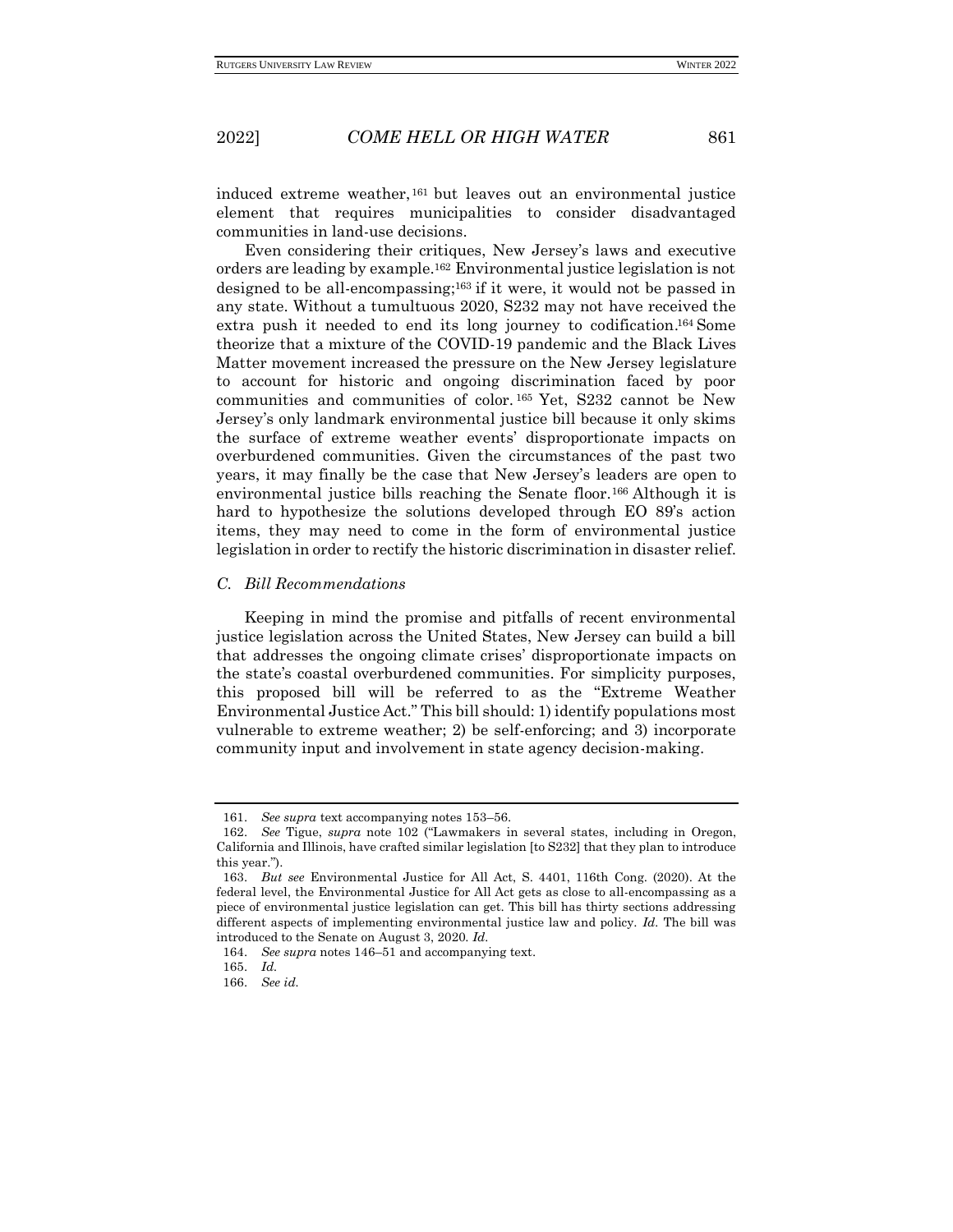First, every environmental justice bill must identify the communities it intends to serve as well as mechanisms to do so. New Jersey's amendment to its land-use law through S2607<sup>167</sup> shares a similarity to changes enacted by California's SB 1000.<sup>168</sup> Broadly, each state's landuse law requires statewide amendment to land-use development plans to include climate resilience measures. <sup>169</sup> The most distinct difference between these laws is that California's requires towns and counties to identify disadvantaged communities and the unique environmental harms and health risks they may face in order to reduce these harms;<sup>170</sup> New Jersey's does not. Thus, modifying New Jersey's land-use law to require municipalities to adopt environmental justice elements in their master plans,<sup>171</sup> similar to how California's land-use law requires towns and counties to adopt environmental justice elements in their general plans,<sup>172</sup> would include consideration of "overburdened communities" in all types of land-use development.

If New Jersey amended its existing land-use law to include environmental justice elements, it could require municipalities to consider overburdened communities—as defined by the state's permitting law—in their development plans beyond the considerations of new pollutants. This tool would prove particularly useful in northern New Jersey towns that are more vulnerable to extreme weather impacts.<sup>173</sup> With it, municipalities could prevent the widespread sale and redevelopment of affordable housing in neighborhoods with considerable amounts of "substantially damaged" <sup>174</sup> homes after extreme weather events. For example, an environmental justice element in the state's land-use law could prevent investment property owners and developers from replacing multi-unit rental dwellings with single-family residential

<sup>167.</sup> For discussion of S2607, see *supra* text accompanying notes 153–56.

<sup>168.</sup> For discussion of SB1000, see *supra* text accompanying notes 113–14.

<sup>169.</sup> For discussion of New Jersey's climate resiliency goals, see *supra* text accompanying notes 152–56. For discussion of California's statewide amendment to landuse development plans, see *supra* text accompanying notes 108–15.

<sup>170.</sup> See *supra* text accompanying notes 108–15.

<sup>171.</sup> *See* N.J. STAT. ANN. § 40:55D-28 (a)–(b) (West 2020). New Jersey municipalities' master plans are the equivalent to California's general plans. Both documents guide local development. *Compare id.*, *with* CAL. GOV'T CODE § 65302 (a), (h)(1) (West 2022).

<sup>172.</sup> See *supra* text accompanying notes 109–11.

<sup>173.</sup> *See Location Matters: Sandy*'*s Tides Hit Some Parts of the New Jersey Coast Harder than Others*, USGS (Nov. 17, 2016), [https://www.usgs.gov/news/location-matters-sandy-s](https://www.usgs.gov/news/location-matters-sandy-s-tides-hit-some-parts-new-jersey-coast-harder-others)[tides-hit-some-parts-new-jersey-coast-harder-others.](https://www.usgs.gov/news/location-matters-sandy-s-tides-hit-some-parts-new-jersey-coast-harder-others) USGS researchers found that Superstorm Sandy impacted New Jersey's northern coastal counties at greater magnitudes than its southern counties. *Id.*

<sup>174.</sup> For discussion of "substantially damaged" see *supra* text accompanying notes 77– 84.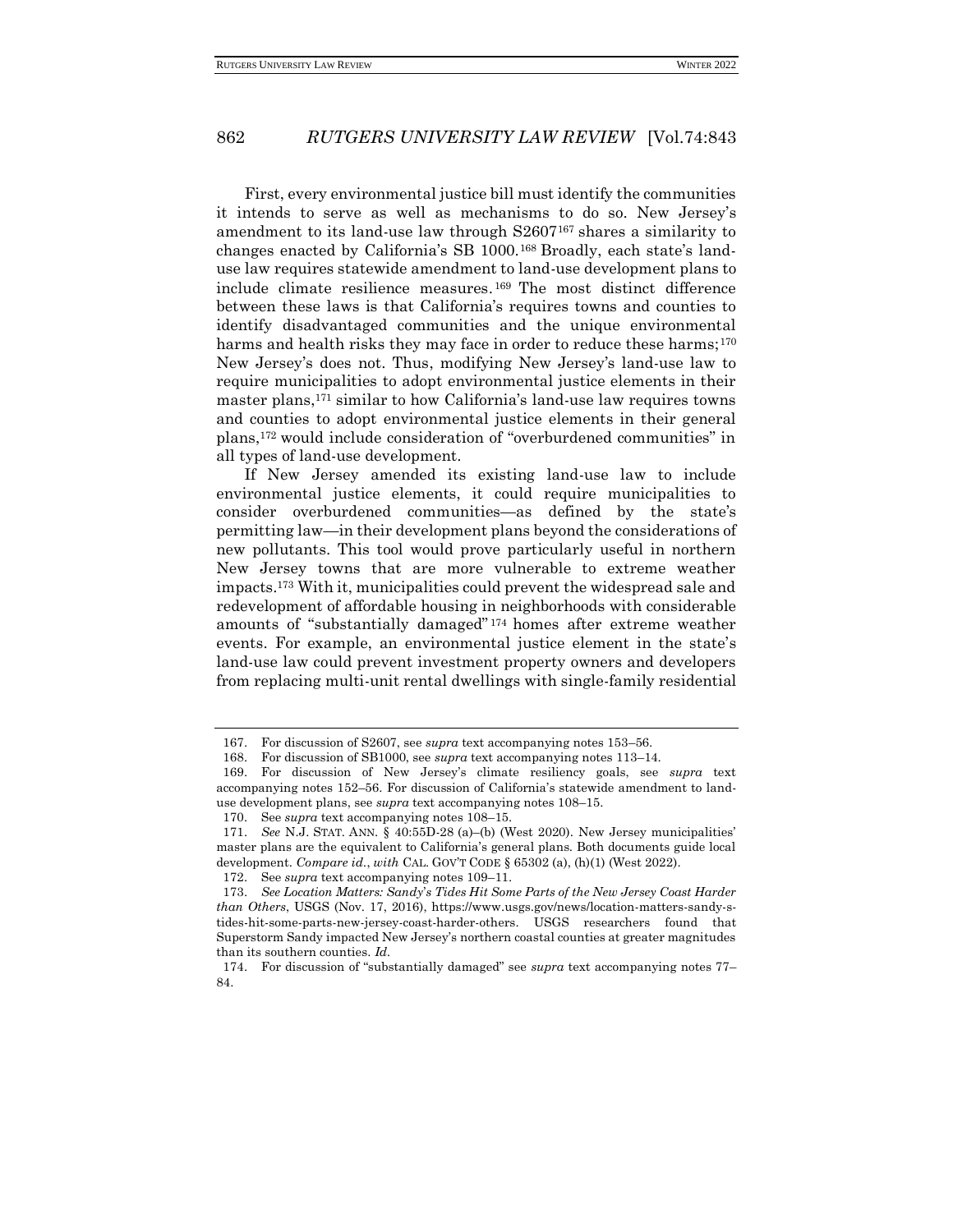homes if it would create a loss of affordable housing vital to that neighborhood.

Second, if New Jersey amends its land-use law to require municipalities to adopt environmental justice elements in their master plans, the Extreme Weather Environmental Justice Act will need to incorporate a self-enforcing provision in order to accomplish these goals. Simply put, the Extreme Weather Environmental Justice Act should explicitly provide a fining structure for municipalities that do not comply with the goals and deadlines provided in the act. Without the imposition of fines, municipalities' participation in amending their master plans becomes unintentionally voluntary. Further, with the funds collected from these fines, New Jersey can invest in protective features for homes in overburdened communities.

Third, another key aspect to the Extreme Weather Environmental Justice Act's success is community input. Oregon's land-use law recognizes that planning often takes place without vulnerable stakeholders ever having a chance to provide input for the laws that will ultimately affect them. <sup>175</sup> Without the input and comments of New Jersey's overburdened communities in land-use decisions, development in these communities may not improve the standard of living or build climate resilient structures where they are needed most.

The idea of community involvement in decision-making invites the question of whether state agency representatives to the Interagency Council on Climate Resilience can adequately relay the vulnerabilities of New Jersey's coastal overburdened communities. Virginia's VCEJ Act seems to suggest that diverse perspectives in advisory bodies are necessary to promote environmental justice because the VCEJ's nonlegislative citizen members greatly outweigh ex-officio members.<sup>176</sup> In contrast, Governor Murphy's Interagency Council only includes representatives from state agencies.<sup>177</sup> One of the clearest benefits to including nonlegislative citizens on the Interagency Council on Climate Resilience is that these members will not be concentrated in one area of the state. Most agency representatives likely live and work where policymaking is taking place: the state's capital, Trenton. Both physically and metaphorically, many of the representatives given a seat at the table in state policymaking are distanced from the communities that environmental justice aims to serve if they do not live in those communities themselves. Therefore, the Extreme Weather

<sup>175.</sup> For discussion of Oregon's land-use bill, see *supra* text accompanying notes 116–23.

<sup>176.</sup> For discussion of Virginia's VCEJ Acts, see *supra* text accompanying notes 124–31.

<sup>177.</sup> *See* N.J. Exec. Order No. 89 (Oct. 29, 2019)[, https://nj.gov/infobank/eo/056murphy/](https://nj.gov/infobank/eo/056murphy/pdf/EO-89.pdf) [pdf/EO-89.pdf.](https://nj.gov/infobank/eo/056murphy/pdf/EO-89.pdf)